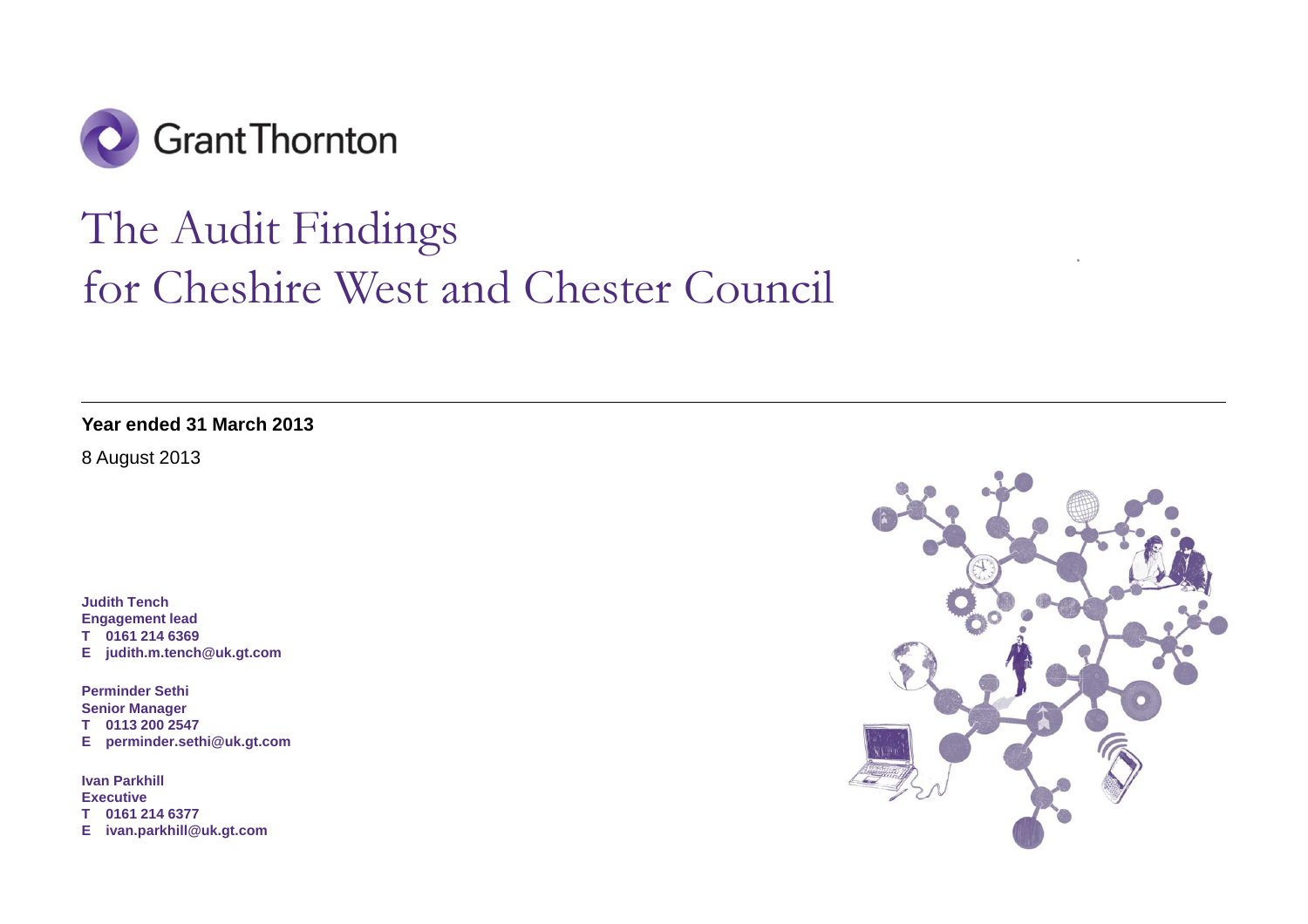The contents of this repor<sup>t</sup> relate only to those matters which came to our attention during the conduct of our normal audit procedures which are designed primarily for the purpose of expressing our opinion on the financial statements. Our audit is not designed to test all internal controls or identify all areas of control weakness. However, where, as par<sup>t</sup> of our testing, we identify any control weaknesses, we will repor<sup>t</sup> these to you. In consequence, our work cannot be relied upon to disclose defalcations or other irregularities, or to include all possible improvements in internal control that a more extensive special examination might identify.

We do not accep<sup>t</sup> any responsibility for any loss occasioned to any third party acting, or refraining from acting on the basis of the content of this report, as this repor<sup>t</sup> was not prepared for, nor intended for, any other purpose.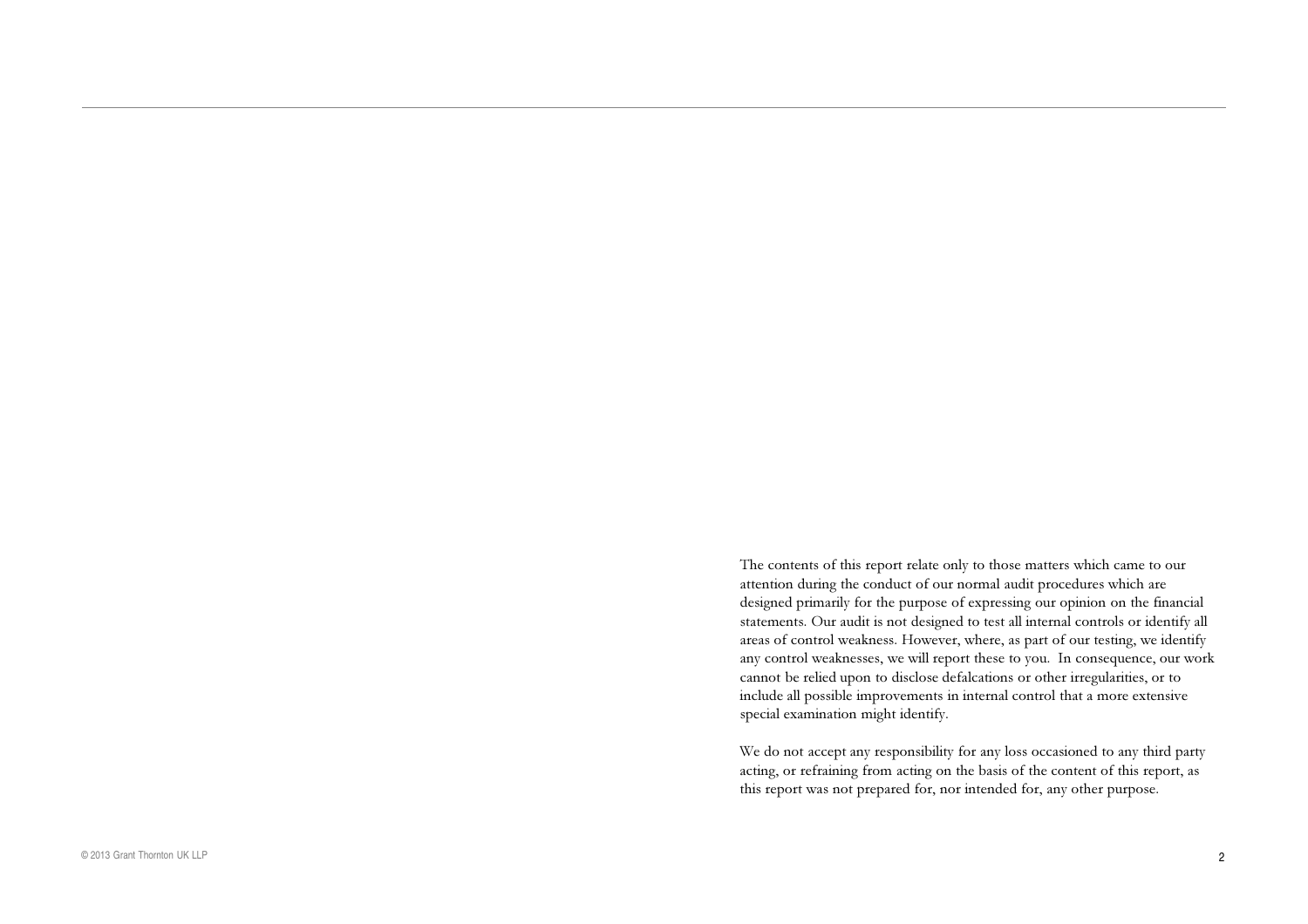### Contents

|    | <b>Section</b>                            |    |
|----|-------------------------------------------|----|
| 1. | Executive summary                         | C  |
| 2. | Audit findings                            | 8  |
| 3. | Value for Money                           | 18 |
| 4. | Fees, non audit services and independence | 20 |
| 5. | Communication of audit matters            | 22 |
|    | $\lambda$ musicalized                     |    |

### Appendices

- A Action plan
- <sup>B</sup> Audit opinion
- C Letter of Representation
- D Overview of audit findings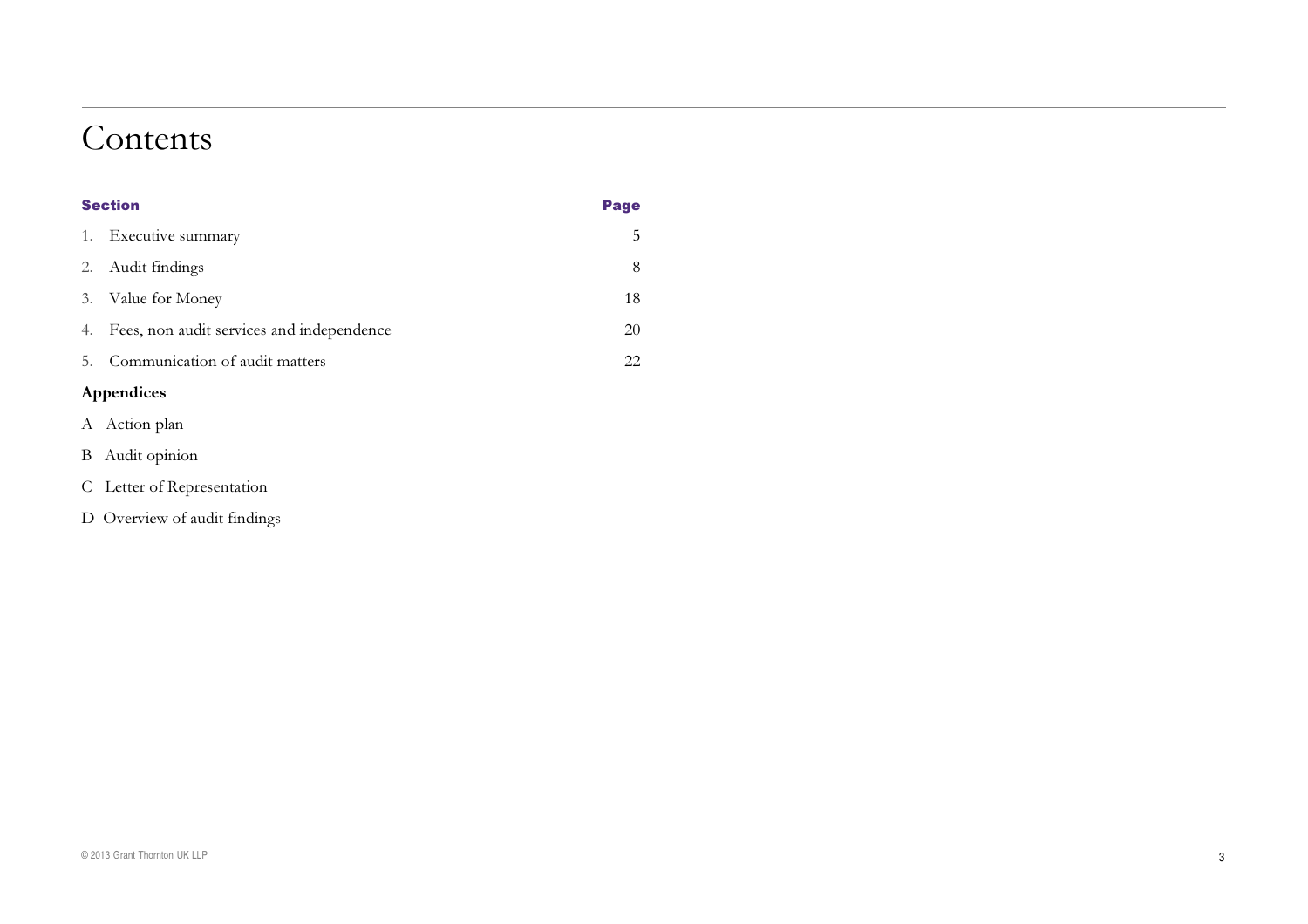### **Section 1:** Executive summary

| 01. | <b>Executive summary</b> |
|-----|--------------------------|
|     |                          |

- **. Audit findings**
- **. Value for Money**
- **. Fees, non audit services and independence**
- **. Communication of audit matters**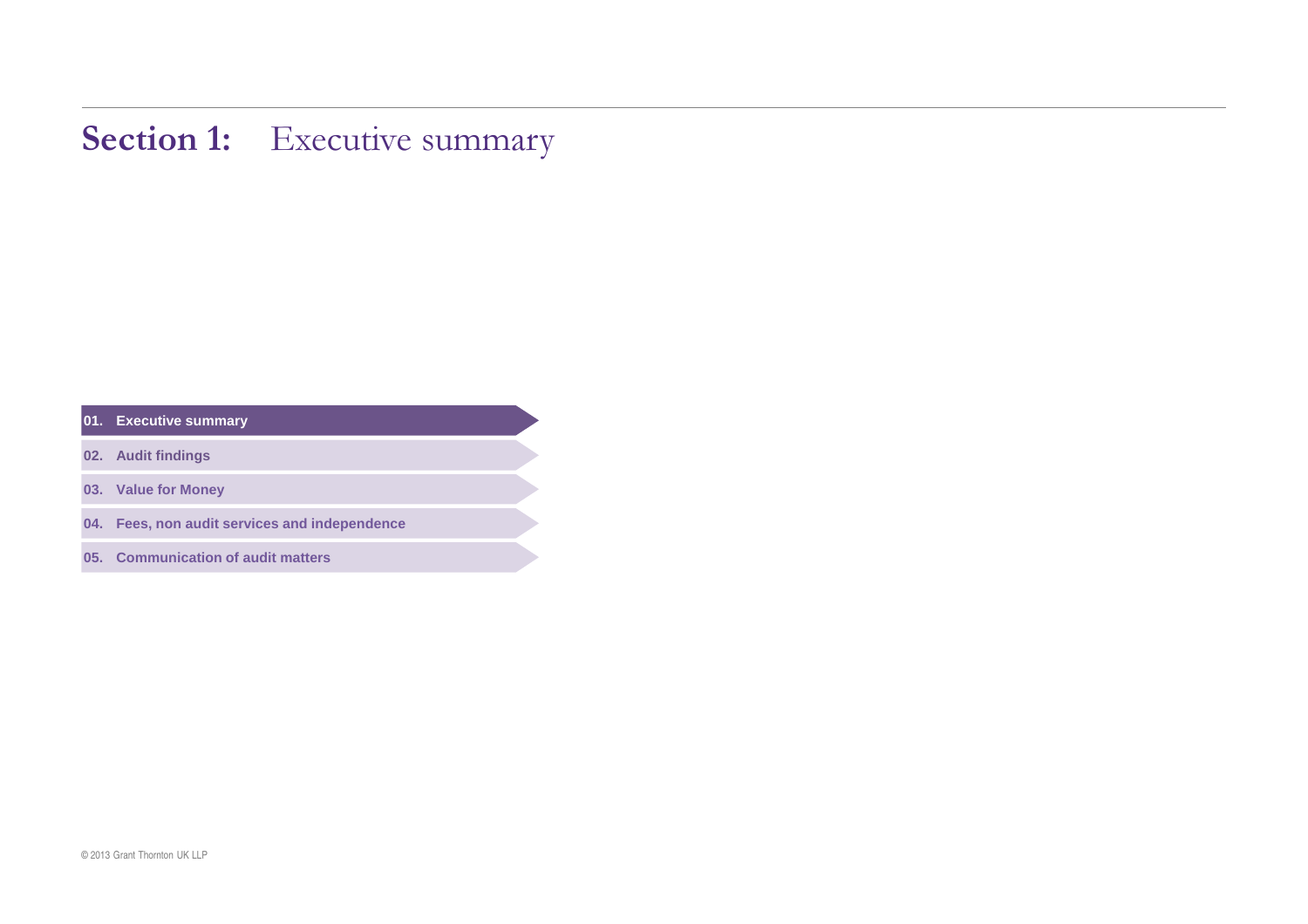# Executive summary

### Purpose of this report

This report highlights the key matters arising from our audit of Cheshire West and Chester Council's ('the Council') financial statements for the year ended 31 March 2013. It is also used to report our audit findings to management and those charged with governance in accordance with the requirements of International Standard on Auditing 260 (ISA).

Under the Audit Commission's Code of Audit Practice we are required to report whether, in our opinion, the Council's financial statements present a true and fair view of the financial position, its expenditure and income for the year and whether they have been properly prepared in accordance with the CIPFA Code of Practice on Local Authority Accounting. We are also required to reach a formal conclusion on whether the Council has put in place proper arrangements to secure economy, efficiency and effectiveness in its use of resources (the Value for Money conclusion).

### Introduction

In the conduct of our audit we have not had to alter or change the planned approach, we set out to you in our Audit Plan in March 2013.

Our audit is substantially complete although we are finalising our work in the following areas:

- • the Council's two PFI schemes;
- • Whole of Government Accounts;
- Investment confirmation letters for investments held;
- obtaining and reviewing the final management letter of representation;
- • review of the final version of the Annual Governance Statement;
- updating our post balance sheet events review, to the date of the opinion; and
- our final review procedures.

### Key issues arising from our audit

### Financial statements opinion

We expect to provide an unqualified opinion on the financial statements.

Our audit work has not identified any adjustments affecting the Council's reported financial position. The draft and audited financial statements record net expenditure of £263m. We have agreed with officers a number of adjustments to improve the presentation of the financial statements.

The key messages arising from our audit of the financial statements are:

- no significant issues were identified;
- the draft financial statements were provided at the start of our audit work and high quality working papers were made available;
- • Officers were available throughout our audit fieldwork to provide additional supporting information in a timely manner and resolved our queries promptly.

Further details are set out in section 2.

Working closely with officers throughout the year we have brought forward the completion of the audit in line with the earlier Audit and Governance Committee on 27 August.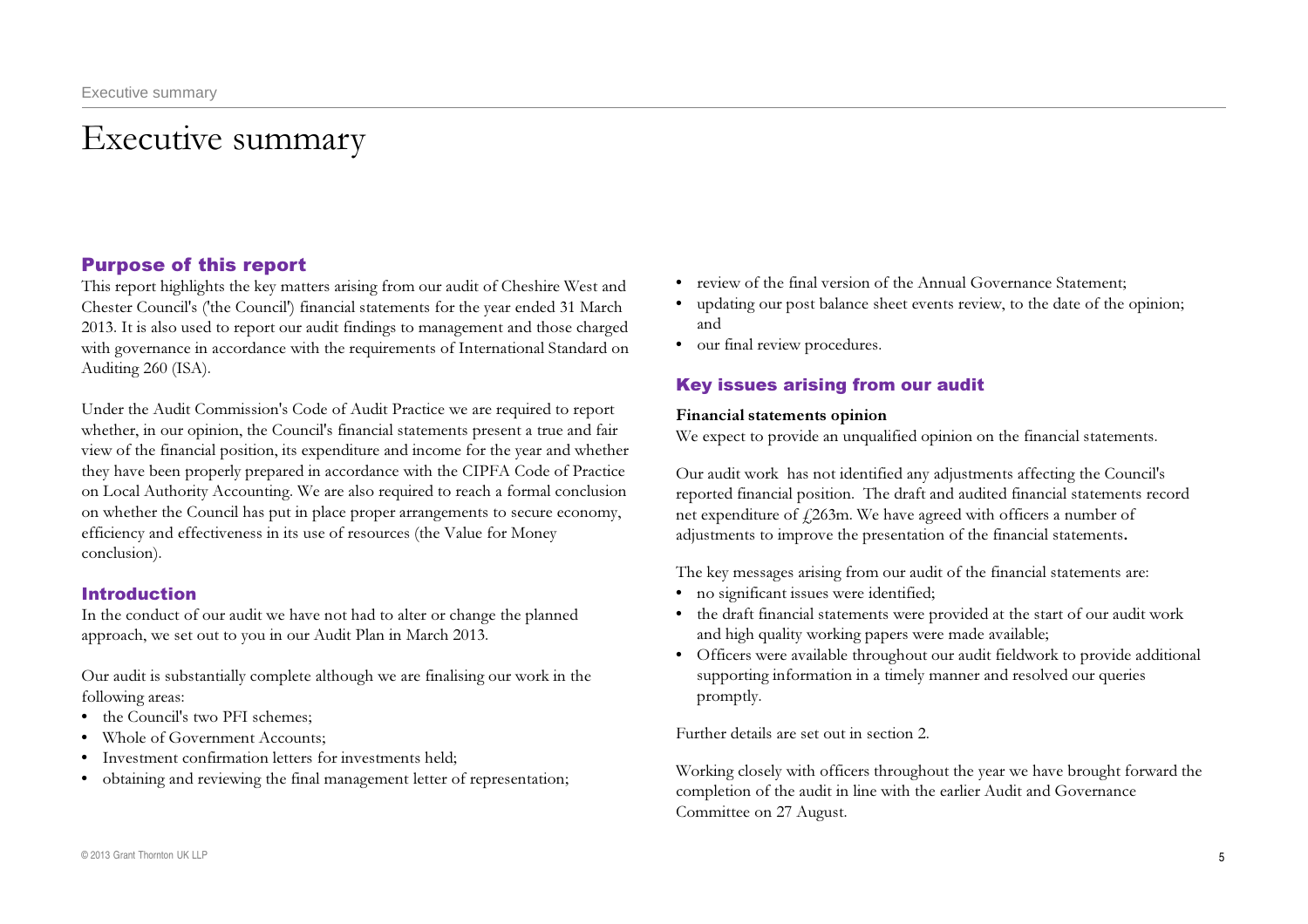#### Value for money conclusion

We are pleased to report that, based on our review of the Council's arrangements to secure economy, efficiency and effectiveness in its use of resources, we propose to give an unqualified VFM conclusion.

Further detail of our work on Value for Money is set out in section 3.

### Whole of Government Accounts (WGA)

We will complete our work in respect of the Whole of Government Accounts in accordance with the national timetable. If any significant issues arise we will update the Audit and Governance committee as appropriate.

### Controls

The Council's management is responsible for the identification, assessment, management and monitoring of risk, and for developing, operating and monitoring the system of internal control.

Our audit is not designed to test all internal controls or identify all areas of control weakness. However, where, as part of our testing, we identify any control weaknesses, we report these to the Council.

Our work has not identified any control weaknesses which we wish to highlight for your attention, except for some minor IT control weaknesses.

Further details are provided within section 2.

### The way forward

Matters arising from the financial statements audit and review of the Council's arrangements for securing economy, efficiency and effectiveness in its use of resources have been discussed with the Director of Resources.

We have made a number of recommendations, which are set out in the action plan at Appendix A. Recommendations have been discussed and agreed with the Director of Resources and the finance team.

### Acknowledgment

We would like to take this opportunity to record our appreciation for the assistance provided by the finance team and other staff during our audit.

> Grant Thornton UK LLP8 August 2013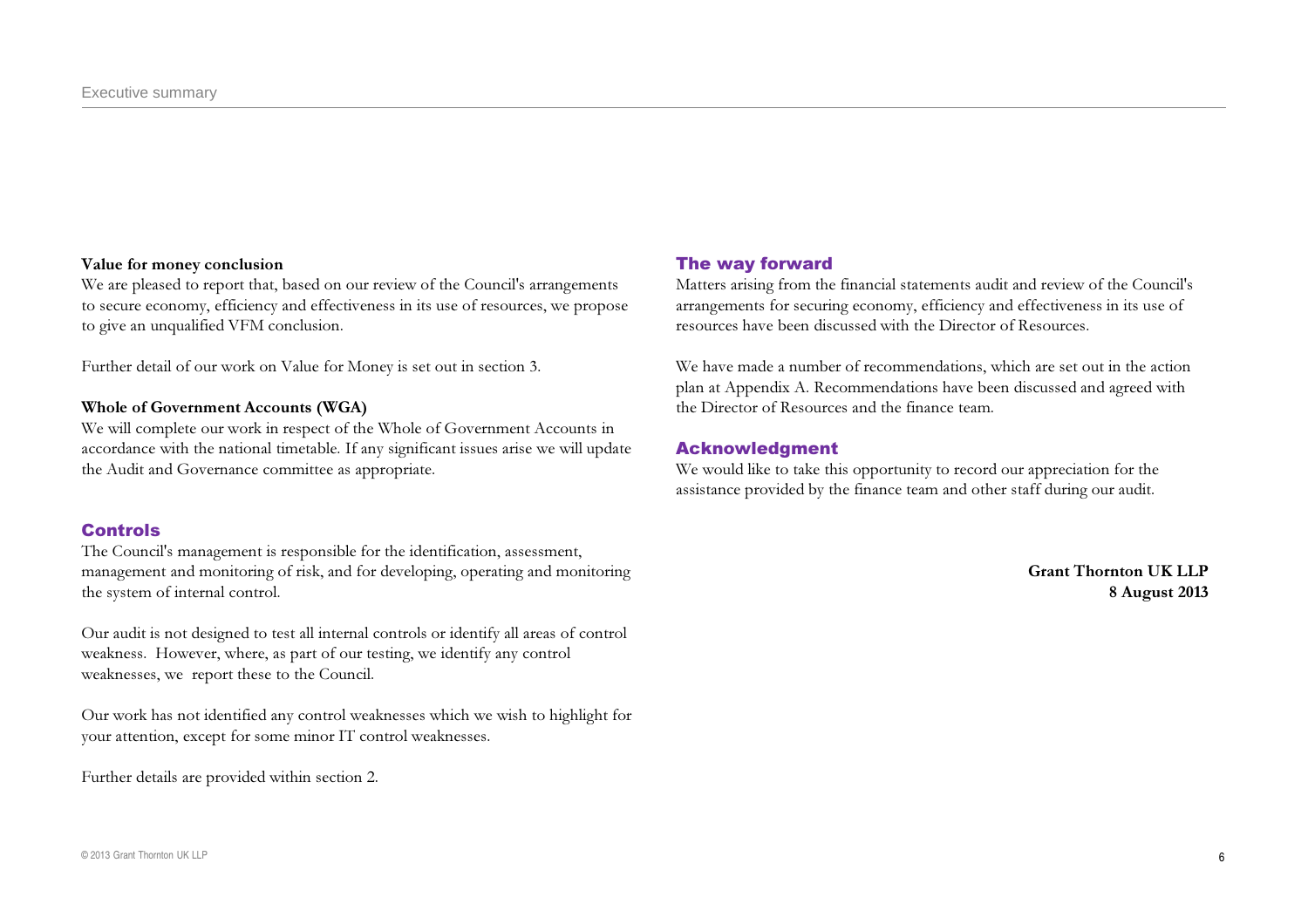## Section 2: Audit findings

**. Executive summary** 

**. Audit findings** 

**. Value for Money** 

**. Fees, non audit services and independence** 

**. Communication of audit matters**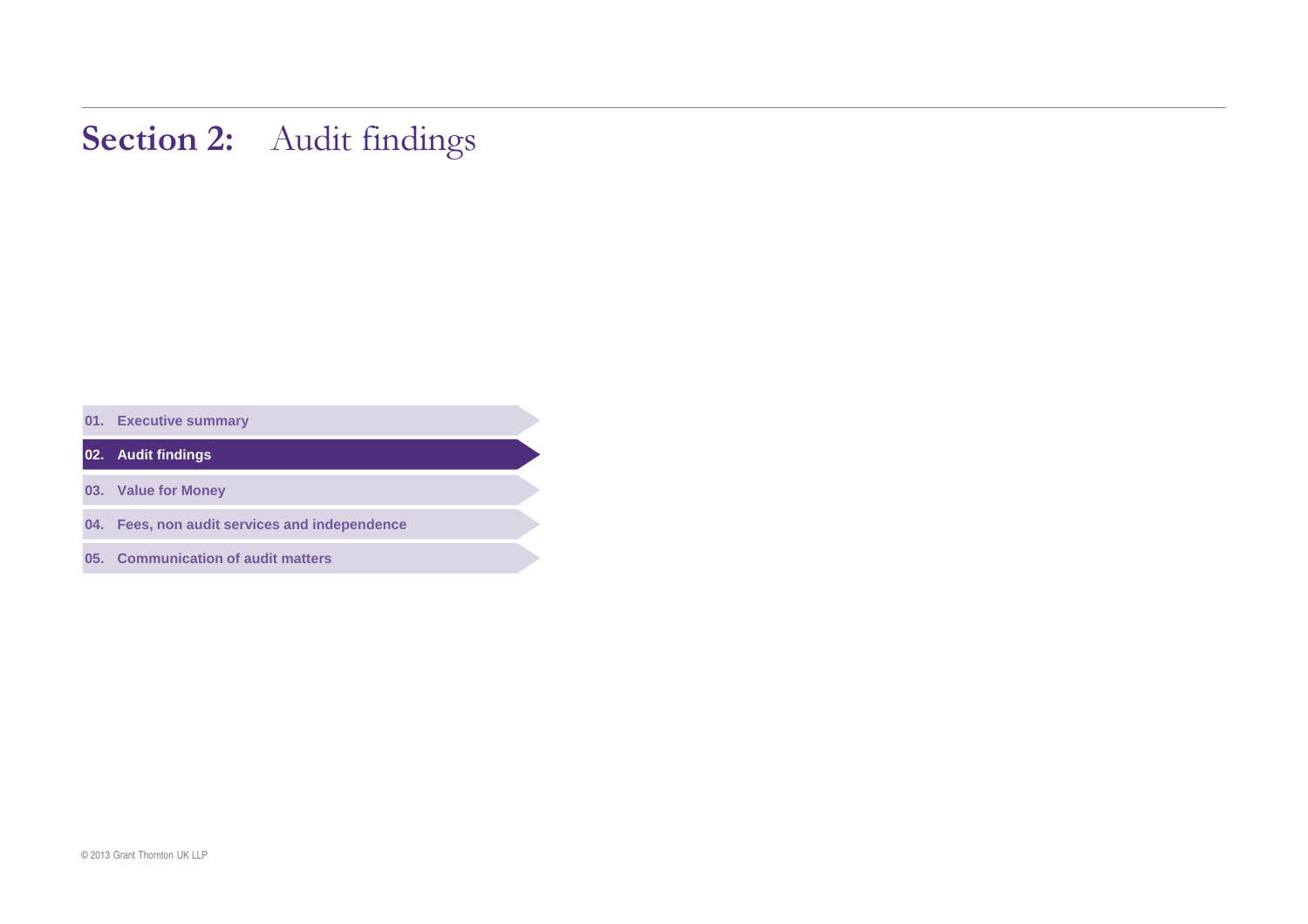# Audit findings

In this section we present our findings in respect of matters and risks identified at the planning stage of the audit and additional matters that arose during the course of our work. We set out on the following pages the work we have performed and findings arising from our work in respect of the audit risks we identified in our audit plan, presented to the Audit and Governance Committee on 19 March 2013. We also set out the adjustments to the financial statements from our audit work and our findings in respect of internal controls.

### Changes to Audit Plan

We have not made any changes to our Audit Plan as previously communicated to you on 19 March 2013.

### Audit opinion

We anticipate that we will provide the Council with an unqualified opinion. Our audit opinion is set out at Appendix B.

#### Letter of Representation

We have provided the Council with a suggested letter of representation, this is included at Appendix C.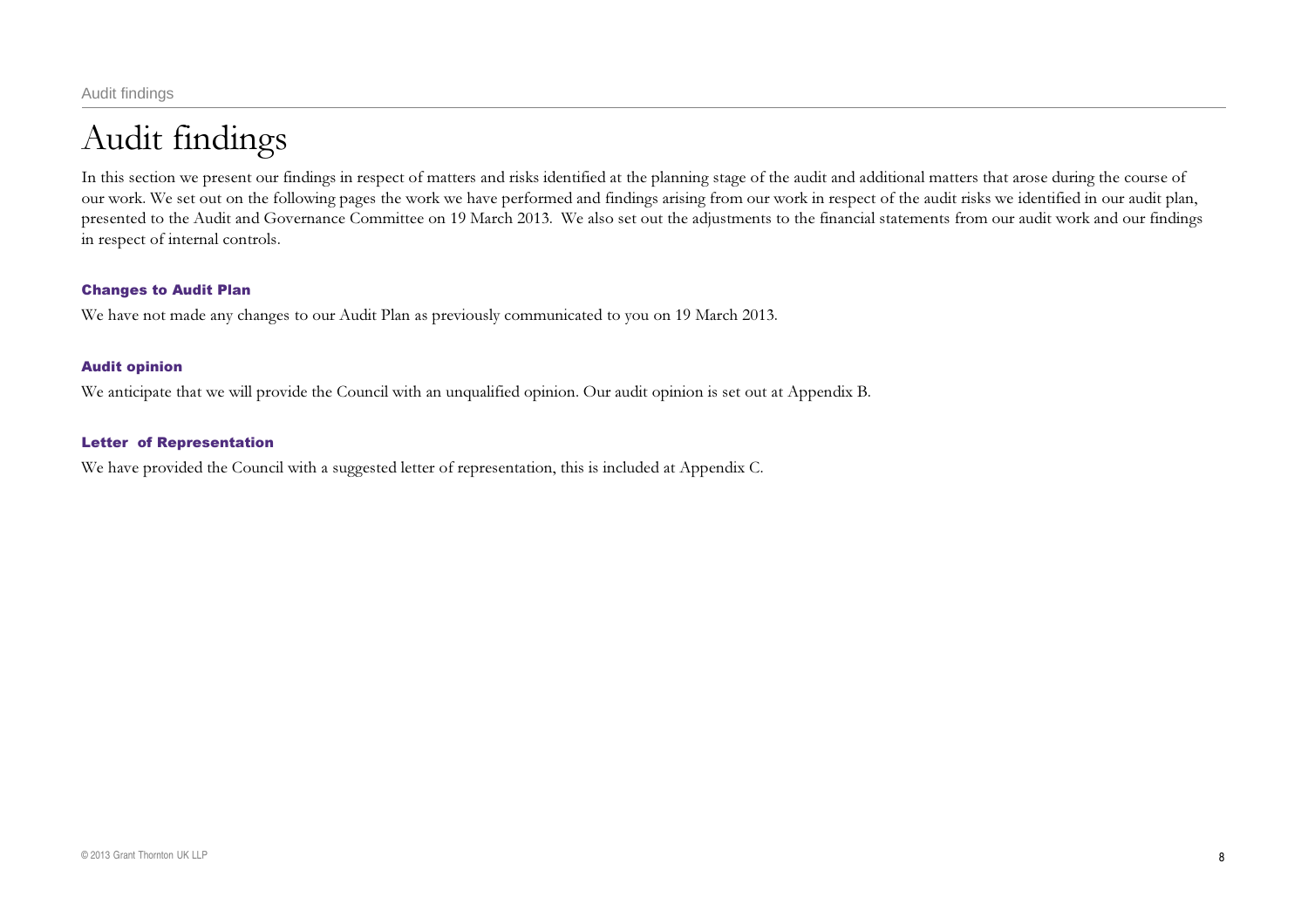# Audit findings against significant risks

"Significant risks often relate to significant non-routine transactions and judgmental matters. Non-routine transactions are transactions that are unusual, either due to size or nature, and that therefore occur infrequently. Judgmental matters may include the development of accounting estimates for which there is significant measurement uncertainty" (ISA 315).

In this section we detail our response to the significant risks of material misstatement which we identified in the Audit Plan. As we noted in our plan, there are two presumed significant risks which are applicable to all audits under auditing standards.

|    | Risks identified in our audit plan                                                                                                  | <b>Work completed</b>                                                                                                                                        | <b>Assurance gained and issues arising</b>                                                                                                                                                                                                                                                                                                                     |
|----|-------------------------------------------------------------------------------------------------------------------------------------|--------------------------------------------------------------------------------------------------------------------------------------------------------------|----------------------------------------------------------------------------------------------------------------------------------------------------------------------------------------------------------------------------------------------------------------------------------------------------------------------------------------------------------------|
| 1. | Improper revenue recognition<br>Under ISA 240 there is a presumed risk that revenue<br>may be misstated due to improper recognition | review and testing of revenue recognition policies<br>testing of material revenue streams<br>review of unusual significant transactions.                     | Our audit work has not identified any issues in<br>respect of revenue recognition.                                                                                                                                                                                                                                                                             |
| 2. | <b>Management override of controls</b><br>Under ISA 240 there is a presumed risk of<br>management over-ride of controls             | testing of journals entries<br>review of accounting estimates, judgements and<br>decisions made by management<br>review of unusual significant transactions. | Our audit work has not identified any evidence of<br>management override of controls. In particular the<br>findings of our review of journal controls and testing<br>of journal entries has not identified any significant<br>issues.<br>We set out later in this section of the report our work<br>and findings on key accounting estimates and<br>judgments. |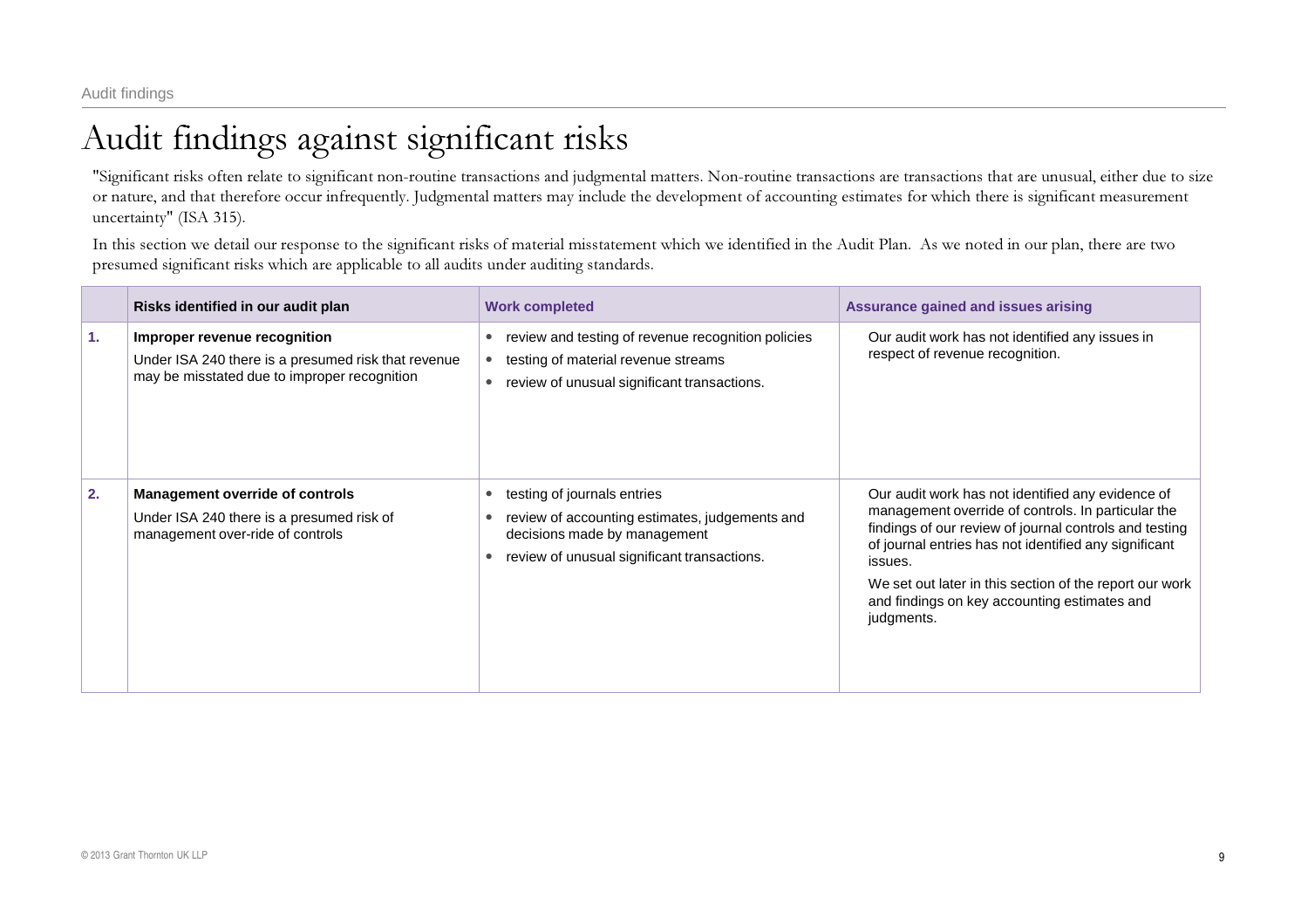In this section we detail our response to the other risks of material misstatement which we identified in the Audit Plan. Recommendations, together with management responses, are attached at Appendix A.

| <b>Transaction cycle</b>  | <b>Description of risk</b>                                     | <b>Work completed</b>                                                                                                                                                                                                                                                                                                                                                                                                                                                                                                                                                        | <b>Assurance gained &amp; issues arising</b>                                                                                                                                                                                                                                                                                                                                                                                                                                                                                                                                                              |
|---------------------------|----------------------------------------------------------------|------------------------------------------------------------------------------------------------------------------------------------------------------------------------------------------------------------------------------------------------------------------------------------------------------------------------------------------------------------------------------------------------------------------------------------------------------------------------------------------------------------------------------------------------------------------------------|-----------------------------------------------------------------------------------------------------------------------------------------------------------------------------------------------------------------------------------------------------------------------------------------------------------------------------------------------------------------------------------------------------------------------------------------------------------------------------------------------------------------------------------------------------------------------------------------------------------|
| <b>Operating expenses</b> | Operating expenses<br>understated                              | We have undertaken the following work in relation to<br>this risk:<br>documented our understanding of processes and<br>$\bullet$<br>key controls over the transaction cycle<br>undertaken walkthrough of the key controls to<br>$\bullet$<br>assess whether those controls are designed<br>effectively<br>tested operating expenses including for<br>unrecorded liabilities, whether the expense is<br>valid, that the cost is recorded in the correct<br>expenditure code and that VAT has been<br>correctly treated.                                                       | Our audit work has not identified any significant issues in<br>relation to the risk identified.                                                                                                                                                                                                                                                                                                                                                                                                                                                                                                           |
| <b>Operating expenses</b> | Creditors understated or not<br>recorded in the correct period | We have undertaken the following work in relation to<br>this risk:<br>documentation of our understanding of processes<br>$\bullet$<br>and key controls over the transaction cycle<br>walkthrough of the key controls to assess whether<br>٠<br>those controls are designed effectively<br>substantive testing of payables and accruals<br>$\bullet$<br>including:<br>test of a sample of payables and accruals<br>ΙΙ.<br>attribute testing on a sample of expenditure<br>assessment of robustness of assumptions and<br>III.<br>estimates underlying accruals and provisions | Our audit work has not identified any significant issues in<br>relation to the risk identified.<br>Our testing of creditors identified one instance of a Care<br>Home being paid for several months after the individual<br>had left. The Council's internal controls did pick up this<br>error and recover the overpayment, but only several<br>months later. Whilst the responsibility for informing the<br>Council rests with the individual and Care Home, the<br>Council should consider the adequacy of current<br>arrangements for identifying overpayments. The accounts<br>are correctly stated. |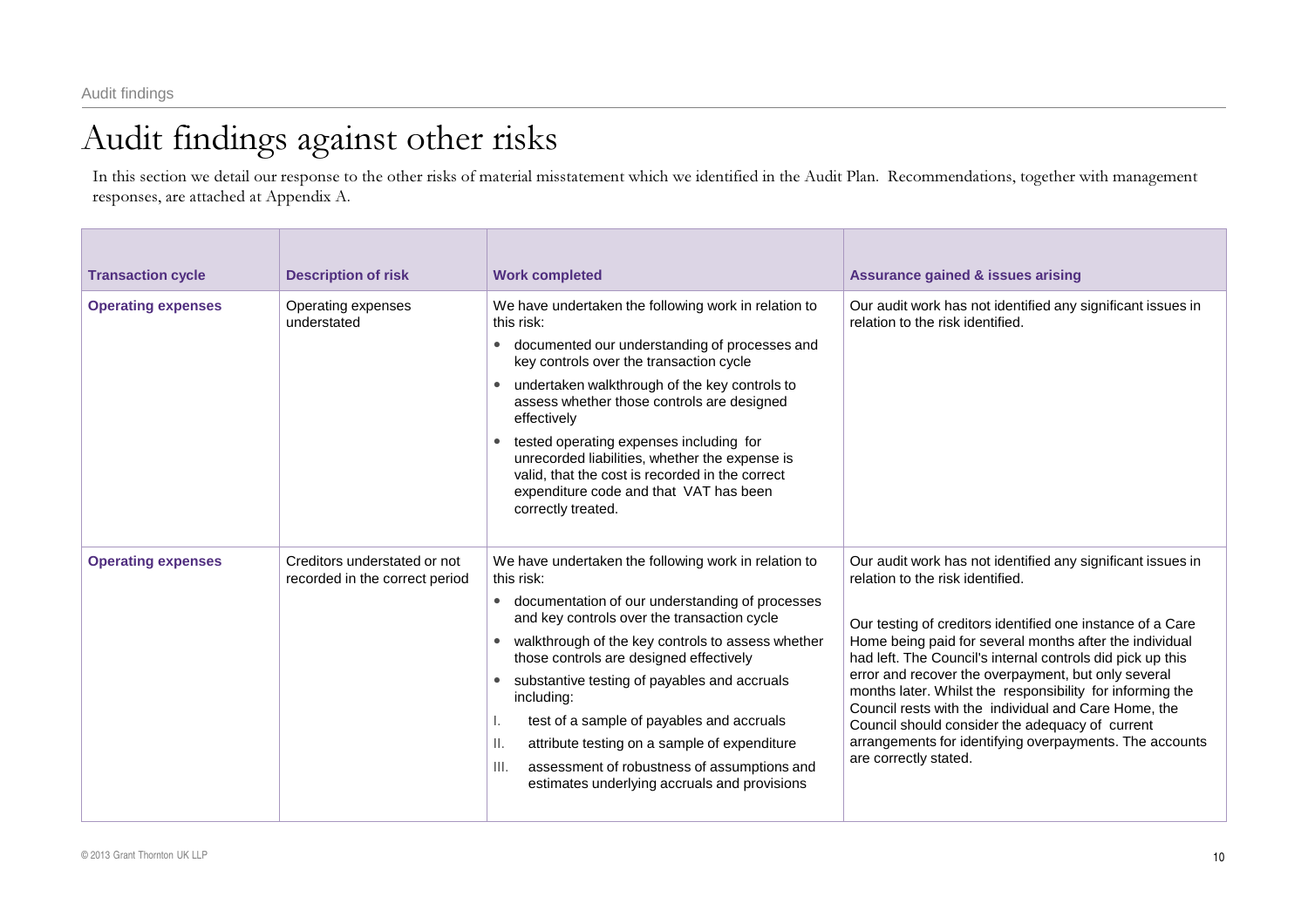| <b>Transaction cycle</b>     | <b>Description of risk</b>              | <b>Work completed</b>                                                                                                                                                                                                                                                                                                                                                                                                                                                                                                                                                                                                | <b>Assurance gained &amp; issues arising</b>                                                                                                                                                                                                                                                                                                                                                                                                                                                                     |
|------------------------------|-----------------------------------------|----------------------------------------------------------------------------------------------------------------------------------------------------------------------------------------------------------------------------------------------------------------------------------------------------------------------------------------------------------------------------------------------------------------------------------------------------------------------------------------------------------------------------------------------------------------------------------------------------------------------|------------------------------------------------------------------------------------------------------------------------------------------------------------------------------------------------------------------------------------------------------------------------------------------------------------------------------------------------------------------------------------------------------------------------------------------------------------------------------------------------------------------|
| <b>Employee remuneration</b> | Remuneration expenses not<br>correct    | We have undertaken the following work in relation to<br>this risk:<br>documentation of our understanding of processes<br>and key controls over the transaction cycle<br>walkthrough of the key controls to assess whether<br>$\bullet$<br>those controls are designed effectively<br>substantive testing of employee remuneration<br>expenditure including<br>analytical procedure to determine whether<br>movements in salaries and other pay related<br>costs are reasonable and materially correct<br>attribute testing on a sample of pay costs<br>Ш.<br>III.<br>agreement of related disclosures to the payroll | Our audit work has not identified any significant issues in<br>relation to the risk identified.                                                                                                                                                                                                                                                                                                                                                                                                                  |
|                              |                                         | system or other appropriate source document.                                                                                                                                                                                                                                                                                                                                                                                                                                                                                                                                                                         |                                                                                                                                                                                                                                                                                                                                                                                                                                                                                                                  |
| <b>Welfare expenditure</b>   | Welfare benefits improperly<br>computed | We have undertaken the following work in relation to<br>this risk:<br>documentation of our understanding of processes<br>and key controls over the transaction cycle<br>walkthrough of the key controls to assess whether<br>those controls are designed effectively<br>substantive testing of welfare expenditure.                                                                                                                                                                                                                                                                                                  | Our audit work has not identified any significant issues in<br>relation to the risk identified.<br>Whilst the accounts are correctly stated, our work<br>identified that the Council needs to introduce a robust<br>reconciliation process for reconciling housing and council<br>tax benefits in the HB claim to the financial ledger.<br>Officers are reviewing current processes with the<br>expectation of introducing a more robust reconciliation<br>process as part of the 2013/14 closedown of accounts. |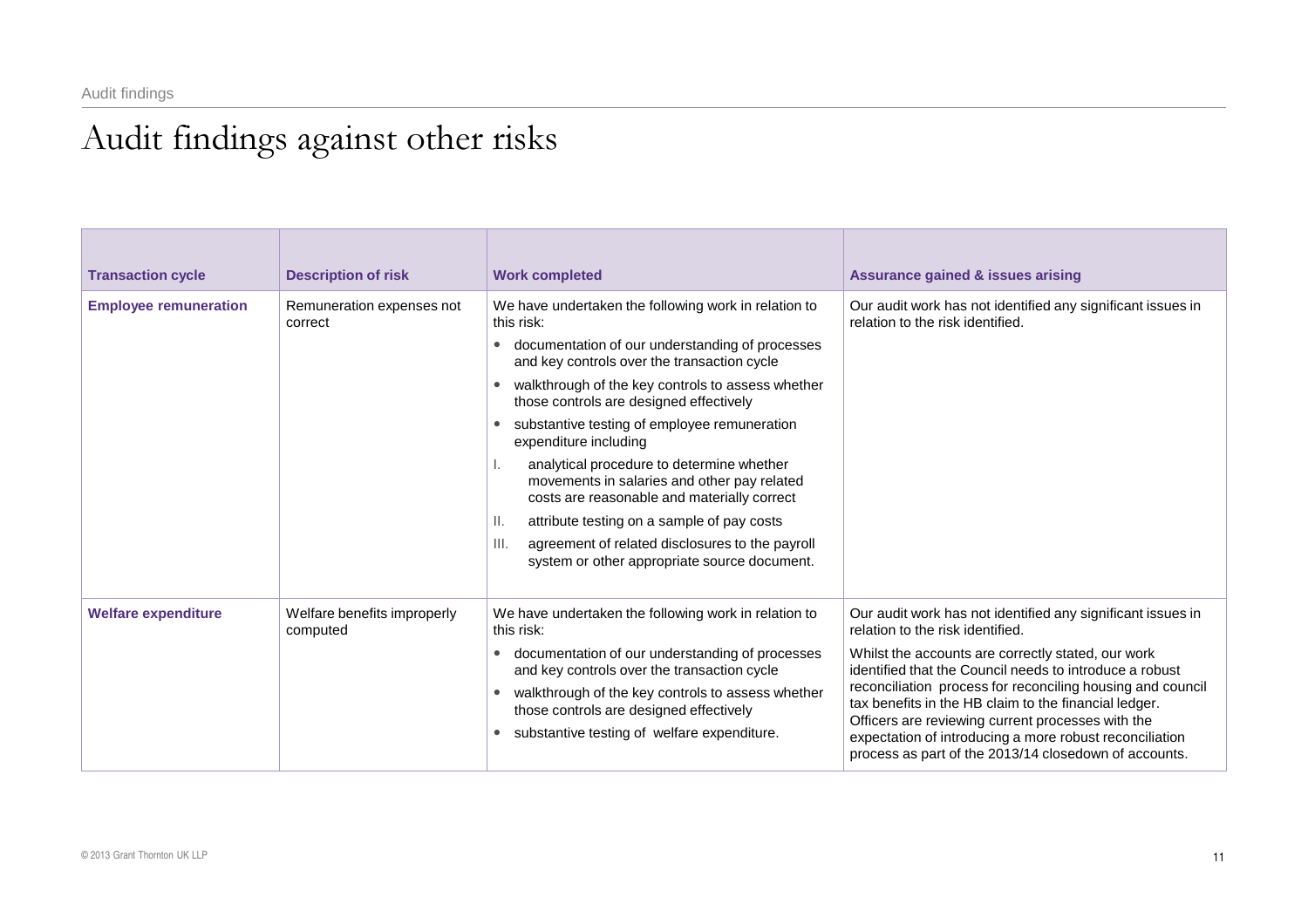| <b>Transaction cycle</b>       | <b>Description of risk</b>             | <b>Work completed</b>                                                                                                                                                                                                                                                                                                                                                                         | <b>Assurance gained &amp; issues arising</b>                                                                                                                                                                                                                                                                                                                                                                                                   |
|--------------------------------|----------------------------------------|-----------------------------------------------------------------------------------------------------------------------------------------------------------------------------------------------------------------------------------------------------------------------------------------------------------------------------------------------------------------------------------------------|------------------------------------------------------------------------------------------------------------------------------------------------------------------------------------------------------------------------------------------------------------------------------------------------------------------------------------------------------------------------------------------------------------------------------------------------|
| <b>Housing rent</b>            | Revenue transactions not<br>recorded.  | We have undertaken the following work in relation to<br>this risk:<br>documentation of our understanding of processes<br>and key controls over the transaction cycle<br>walkthrough of the key controls to assess whether<br>$\bullet$<br>those controls are designed effectively<br>substantive testing of housing expenditure.                                                              | Our audit work has not identified any significant issues in<br>relation to the risk identified.<br>Our work identified that the methodology for calculating<br>the HRA rent arrears bad debt provision for current<br>tenants, is based on the size of the outstanding debt. We<br>have recommended that existing arrangements be<br>reviewed and consideration be given to calculating the<br>bad debt provision using an aged debt analysis. |
| Property, plant &<br>equipment | PPE activity not valid                 | We have undertaken the following work in relation to<br>this risk:<br>documentation of our understanding of processes<br>$\bullet$<br>and key controls over the transaction cycle<br>walkthrough of the key controls to assess whether<br>those controls are designed effectively<br>substantive testing of property, plant and<br>equipment including existence, additions and<br>disposals. | Our audit work has not identified any significant issues in<br>relation to the risk identified.                                                                                                                                                                                                                                                                                                                                                |
| Property, plant &<br>equipment | Revaluation measurement not<br>correct | We have undertaken the following work in relation to<br>this risk:<br>documentation of our understanding of processes<br>and key controls over the transaction cycle<br>walkthrough of the key controls to assess whether<br>those controls are designed effectively<br>substantive testing of property, plant and<br>equipment valuation.                                                    | Our audit work has not identified any significant issues in<br>relation to the risk identified.                                                                                                                                                                                                                                                                                                                                                |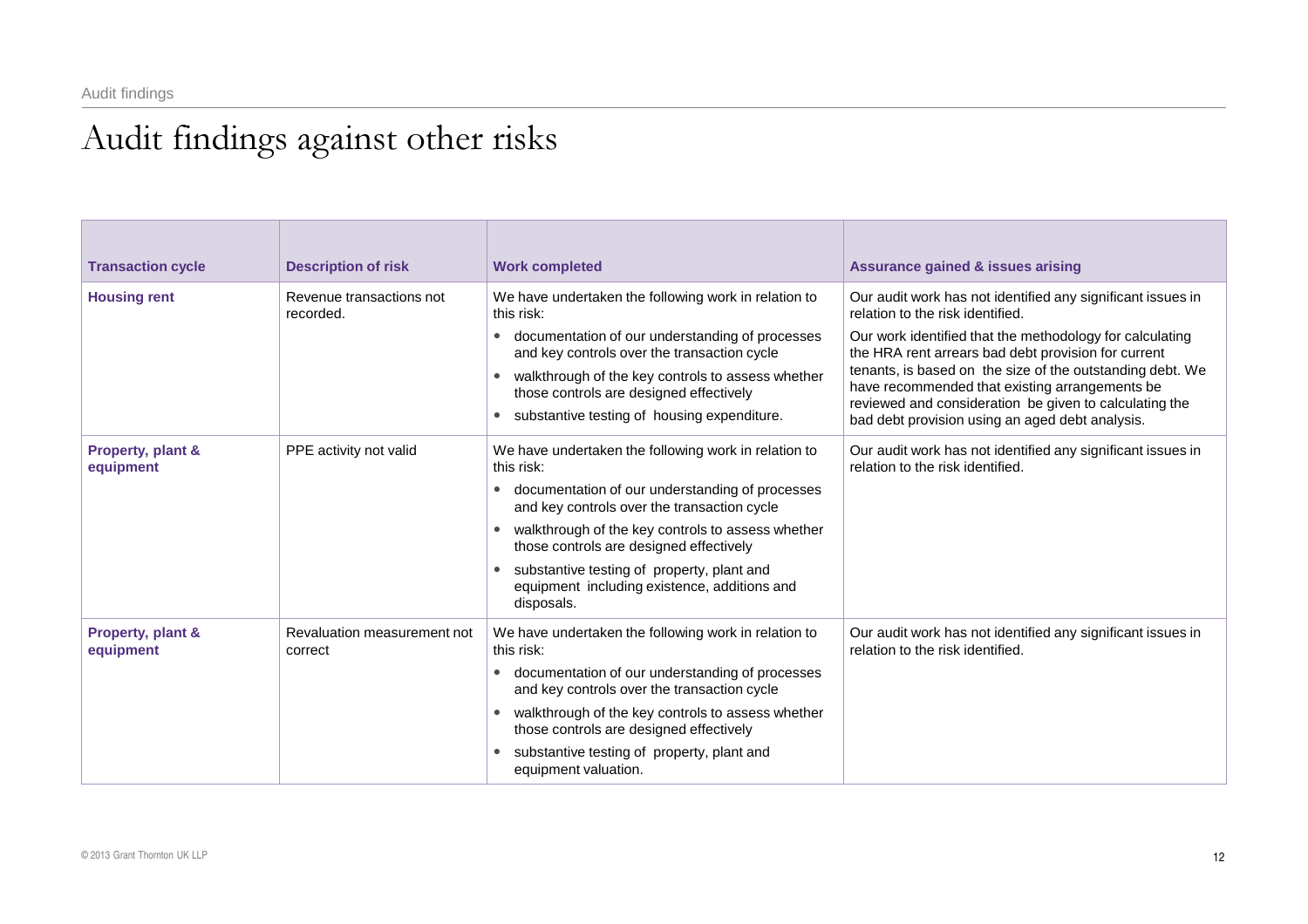### Review of Information Technology (IT) Controls

As part of our planned programme of work, our information systems specialist team undertook <sup>a</sup> high level review of the general IT control environment at the Council. This was undertaken as part of the review of the internal controls system and included a follow up of the issues that had been raised by the previous auditor, the Audit Commission. We are pleased to report that no significant issues arose from our work, however, we identified a number of minor areas where the Council's existing IT arrangements can be further developed including :

transferring responsibility for administrative access for security within the Capita Academy system to IT system administrators rather than end users

enforcing password complexity within Oracle Financials and Capita Academy

periodically performing user account reviews for appropriateness of access

developing formal batch processing policies and procedures.

Our recommendations are set out at Appendix A.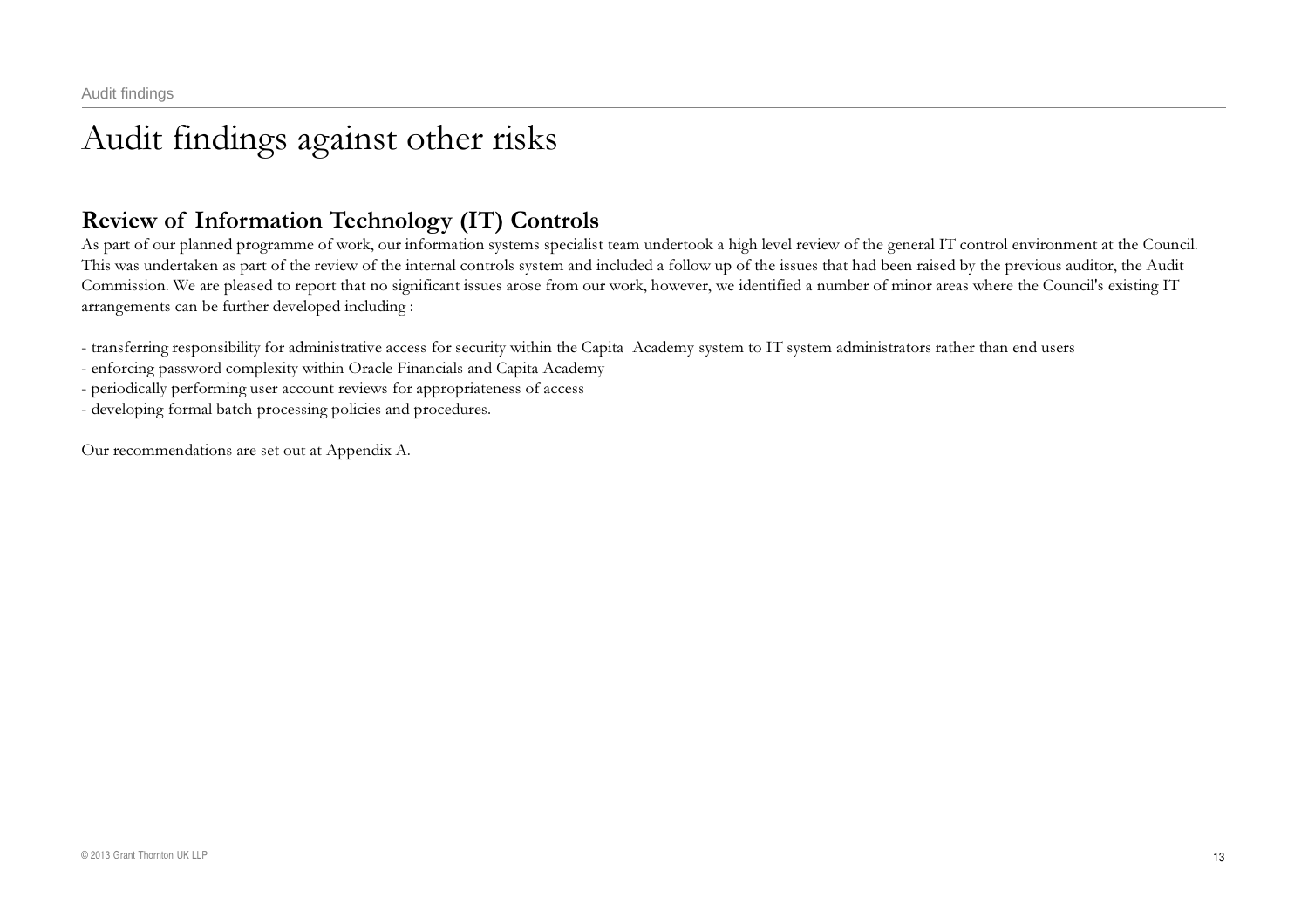# Accounting policies, estimates & judgements

In this section we repor<sup>t</sup> on our consideration of accounting policies, in particular revenue recognition policies, and key estimates and judgements made and included with the Council's financial statements.

| <b>Accounting area</b>           | <b>Summary of policy</b>                                                                                                                                               | <b>Comments</b>                                                                                                                                                                                                                                                                                                                                                                                  | <b>Assessment</b> |
|----------------------------------|------------------------------------------------------------------------------------------------------------------------------------------------------------------------|--------------------------------------------------------------------------------------------------------------------------------------------------------------------------------------------------------------------------------------------------------------------------------------------------------------------------------------------------------------------------------------------------|-------------------|
| <b>Revenue recognition</b>       | Income is accounted for in the year the<br>activity it relates to takes place, i.e. on<br>accruals basis.<br>Income is recorded when it is earned and<br>not received. | The Council's approach to accounting for income is robust and in<br>٠<br>accordance with industry practice<br>Disclosure of the revenue recognition policy is adequate.<br>$\bullet$                                                                                                                                                                                                             | <b>Green</b>      |
| <b>Judgements and estimates</b>  | Key estimates and judgements include :<br>useful life of capital equipment<br>pension fund valuations and<br>settlements<br>revaluations<br>impairments<br>Provisions  | Where the Council has made judgements or estimates in the<br>financial statements, these have been supported with robust<br>methodologies and clear explanations of assumptions applied<br>Disclosure of judgements and estimates is considered<br>appropriate although we have recommended the approach to<br>calculating the HRA bad debt provision for current tenant arrears<br>be reviewed. | Green             |
| <b>Other accounting policies</b> | We have reviewed the Council's policies<br>against the requirements of the CIPFA<br>Code and accounting standards.                                                     | Our review of accounting policies has not highlighted any issues<br>which we wish to bring to your attention.                                                                                                                                                                                                                                                                                    | Green             |

#### **Assessment**

- Marginal accounting policy which could potentially attract attention from regulators Accounting policy appropriate but scope for improved disclosure
- Accounting policy appropriate and disclosures sufficient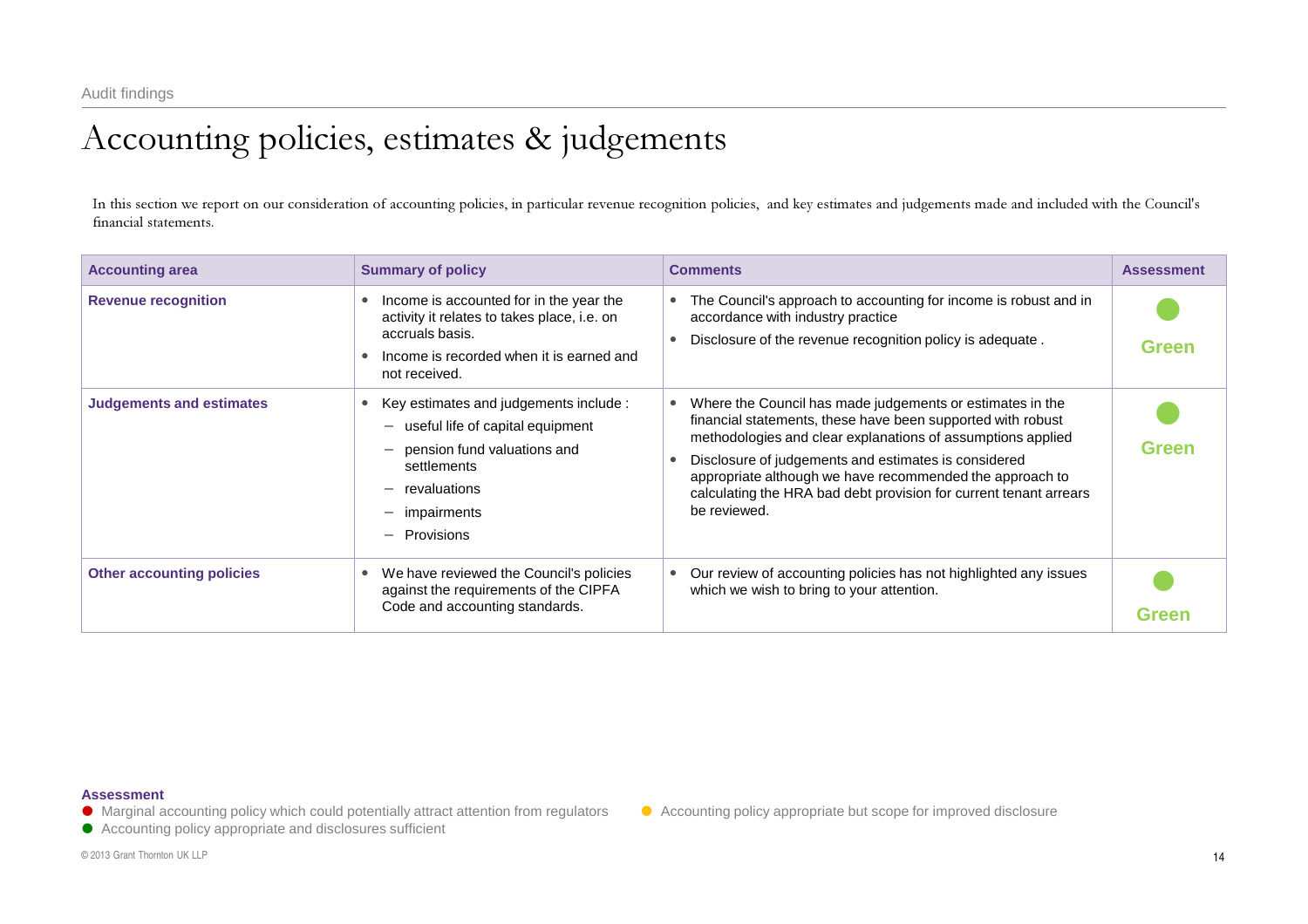# Adjusted misstatements

We are required to report all misstatements to those charged with governance, whether or not the financial statements have been adjusted by management.

There are no adjustments to the draft financial statements that have been identified during the audit process.

## Misclassifications & disclosure changes

The table below provides details of misclassification and disclosure changes identified during the audit which have been made in the final set of financial statements.

We have not identified any unadjusted misstatements.

| Adjustment type   | Value<br>$\int$ , 000 | <b>Account balance</b>               | Impact on the financial statements                                                                                                                                                                                                          |
|-------------------|-----------------------|--------------------------------------|---------------------------------------------------------------------------------------------------------------------------------------------------------------------------------------------------------------------------------------------|
| Misclassification | (777)<br>777          | Creditors<br>Debtors                 | A number of debit balances within creditors to be reclassified as<br>debtors including for example, Brio which included a negative creditor<br>balance of $f(653,000)$ . There is no impact on the Council's year end<br>outturn position.  |
| Disclosure        |                       | Annual Governance<br>Statement (AGS) | There was no explicit reference in the AGS for responsibility for<br>ensuring a sound system of governance and internal control as required<br>by the Code of Practice on Local Authority Accounting in the UK.<br>This has now been added. |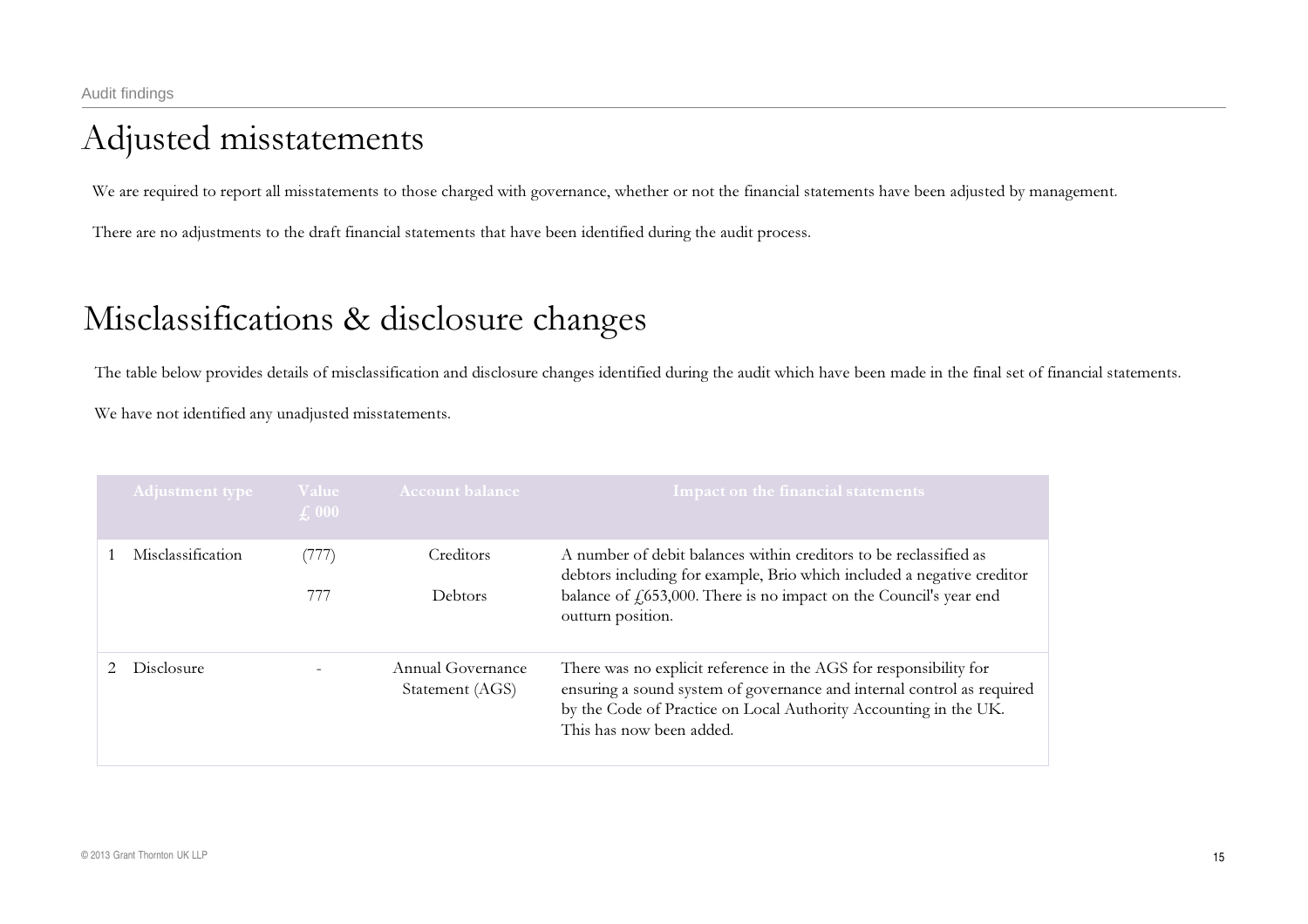# Other communication requirements

We set out below details of other matters which we are required by auditing standards to communicate to those charged with governance.

|    | <b>Issue</b>                                     | <b>Commentary</b>                                                                                                                                                                                                                                                                                   |
|----|--------------------------------------------------|-----------------------------------------------------------------------------------------------------------------------------------------------------------------------------------------------------------------------------------------------------------------------------------------------------|
| 1. | Matters in relation to fraud                     | We have considered potential sources of significant fraud through our audit procedures. We have also discussed fraud controls and<br>cases in year with officers and discussed fraud issues with the Audit and Governance Committee. We have not identified any material<br>fraud during our audit. |
| 2. | Matters in relation to laws and<br>regulations   | We are not aware of any significant incidences of non-compliance with relevant laws and regulations.                                                                                                                                                                                                |
| 3. | <b>Written representations</b>                   | A standard letter of representation has been requested from the Council.                                                                                                                                                                                                                            |
| 4. | <b>Disclosures</b>                               | Our review found no material omissions in the financial statements.                                                                                                                                                                                                                                 |
| 5. | <b>Matters in relation to related</b><br>parties | We are not aware of any related party transactions which have not been disclosed. We have recommended to officers that<br>consideration be given to disclosing the relevant member name in the Related Party note along with the organisation and value from<br>2013/14 onwards.                    |
| 6. | <b>Going concern</b>                             | Our work has not identified any reason to challenge the Council's decision to prepare the financial statements on a going concern<br>basis.                                                                                                                                                         |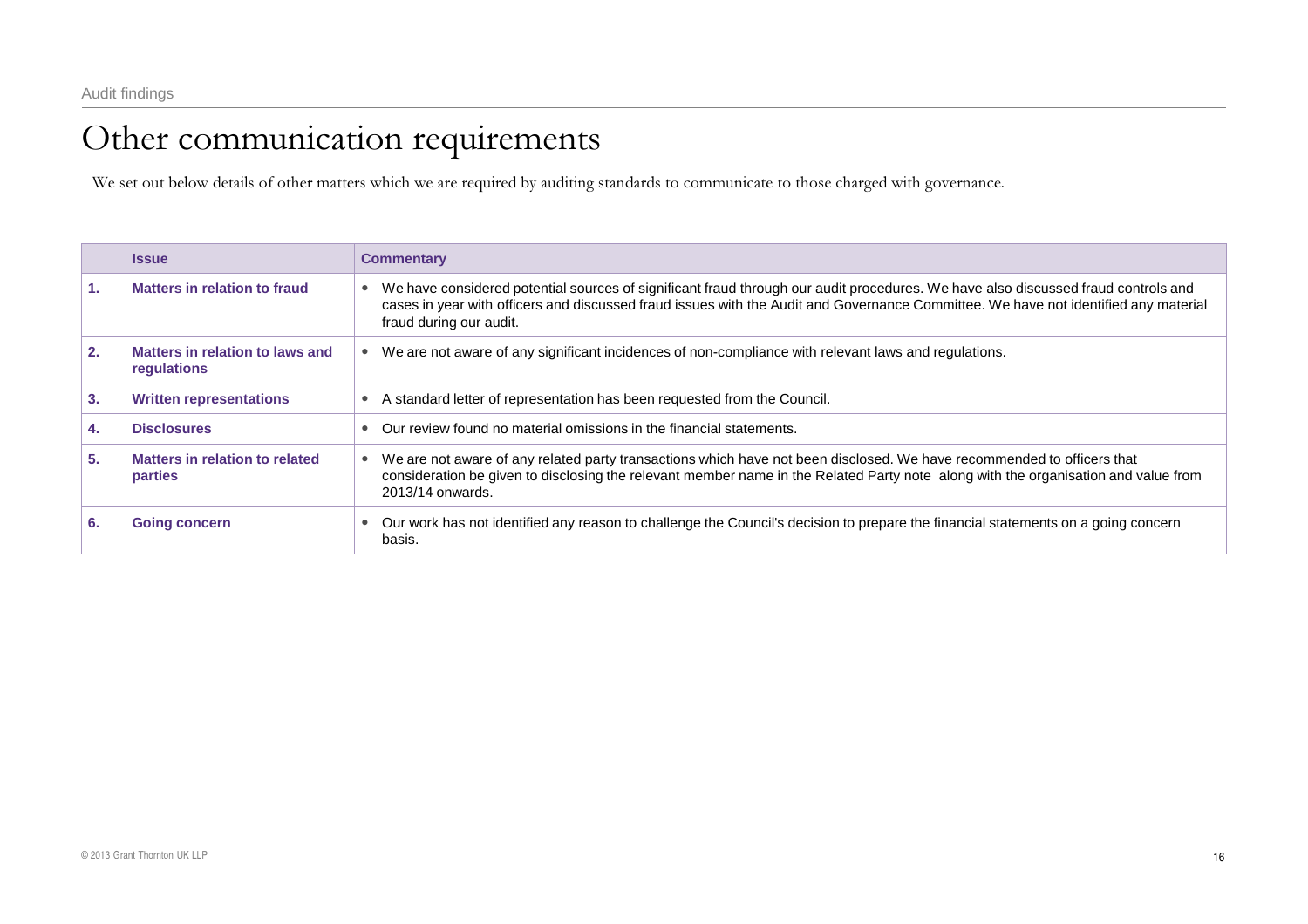# Section 3: Value for Money

**. Executive summary** 

**. Audit findings** 

**. Value for Money** 

**. Fees, non audit services and independence** 

**. Communication of audit matters**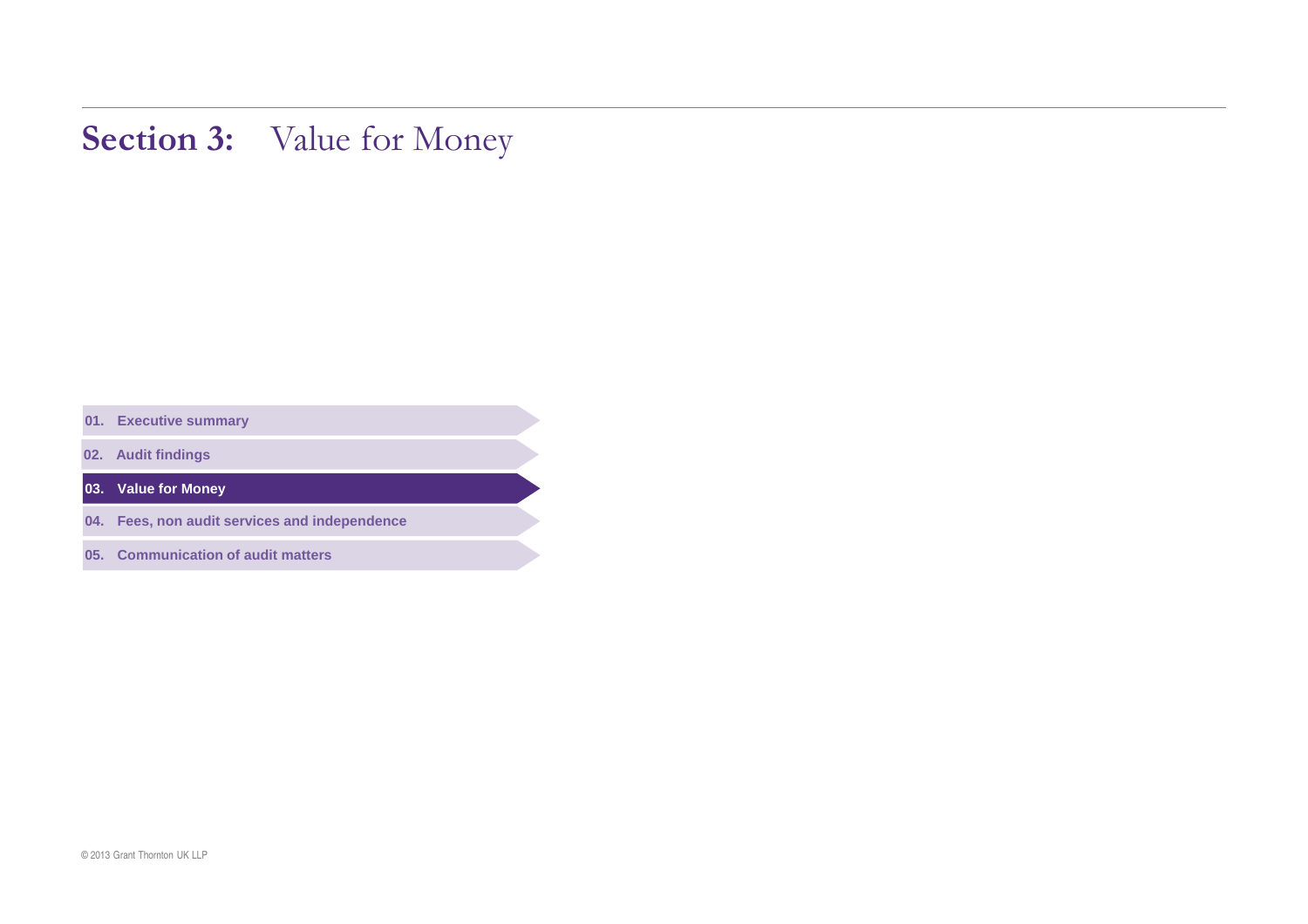# Value for Money

### Value for Money conclusion

The Code of Audit Practice 2010 (the Code) describes the Council's responsibilities to put in place proper arrangements to:

- secure economy, efficiency and effectiveness in its use of resources
- ensure proper stewardship and governance
- • review regularly the adequacy and effectiveness of these arrangements.

We are required to give our VFM conclusion based on the following two criteria specified by the Audit Commission which support our reporting responsibilities under the Code.

- The Council has proper arrangements in place for securing financial **resilience.** The Council has robust systems and processes to manage effectively financial risks and opportunities, and to secure a stable financial position that enables it to continue to operate for the foreseeable future.
- The Council has proper arrangements for challenging how it secures economy, efficiency and effectiveness. The Council is prioritising its resources within tighter budgets, for example by achieving cost reductions and by improving efficiency and productivity.

### Key findings

#### Securing financial resilience

We have undertaken a review which considered the Council's arrangements against the following three expected characteristics of proper arrangements as defined by the Audit Commission:

- • Financial governance;
- • Financial planning; and
- • Financial control

Overall our work highlighted that whilst the Council has faced, and continues to experience significant financial pressures and risks, its current arrangements for securing financial resilience are effective.

### Challenging economy, efficiency and effectiveness

We have reviewed whether the Council has prioritised its resources to take account of the tighter constraints it is required to operate within. Our work noted the achievement of some  $\c L15$ m in cost improvements during 2012/13, helping to achieve an underspend year end revenue outturn position of  $\beta$ 1.5m. However, looking ahead, the Council needs to ensure its Medium Term Financial Plan (MTFP) remains responsive given the  $\rm \mathit{\pm}43m$  savings still required between 2013/14 and 2016/17.

### Overall VFM conclusion

On the basis of our work, and having regard to the guidance on the specified criteria published by the Audit Commission, we are satisfied that in all significant respects the Council put in place proper arrangements to secure economy, efficiency and effectiveness in its use of resources for the year ending 31 March 2013.

To support our VfM conclusion against the specified criteria we performed a risk assessment against VfM risk indicators specified by the Audit Commission. Following completion of our work there are no residual risks to bring to your attention.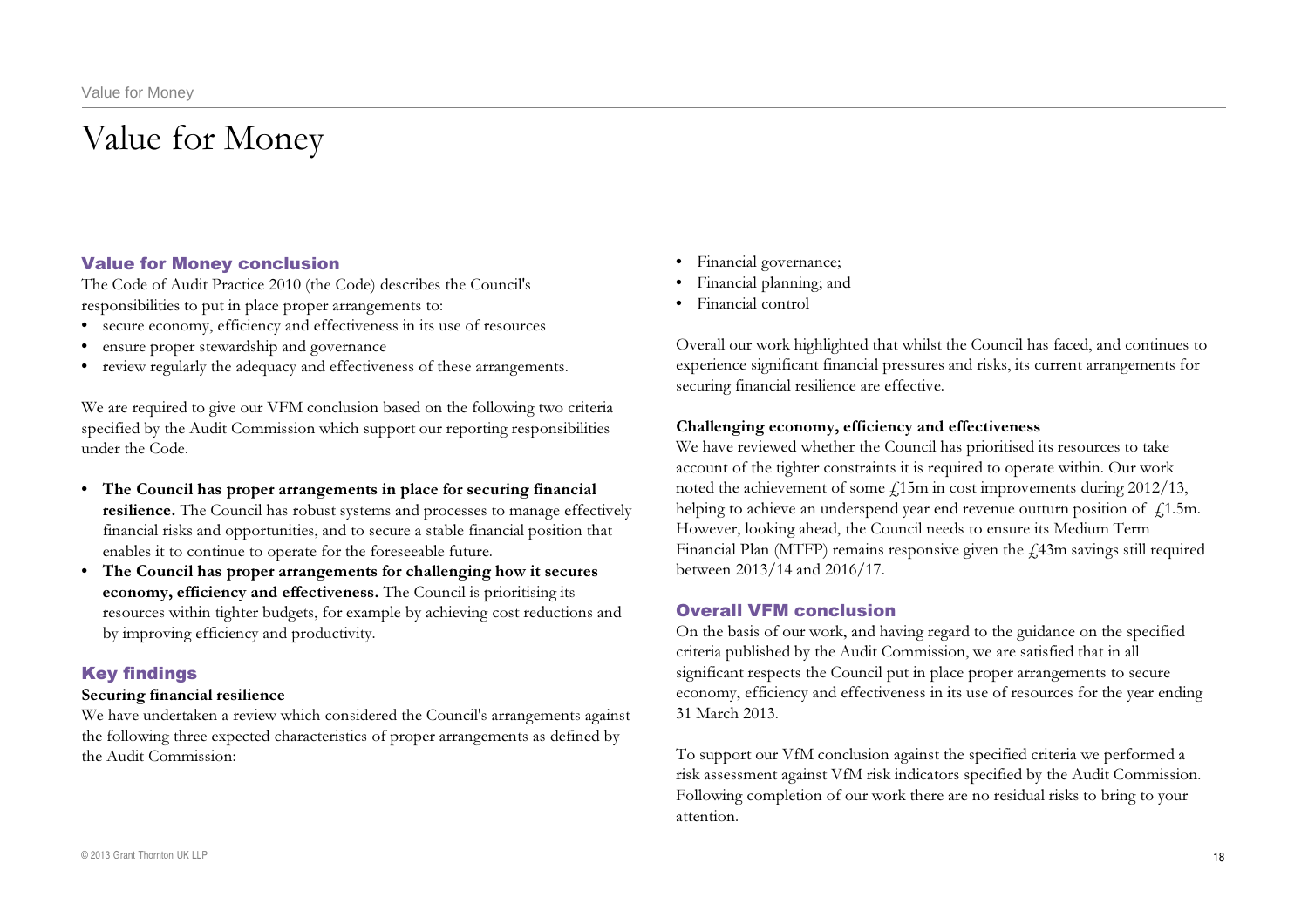# Section 4: Fees, non audit services and independence

**. Executive summary** 

**. Audit findings** 

**. Value for Money** 

**. Fees, non audit services and independence** 

**. Communication of audit matters**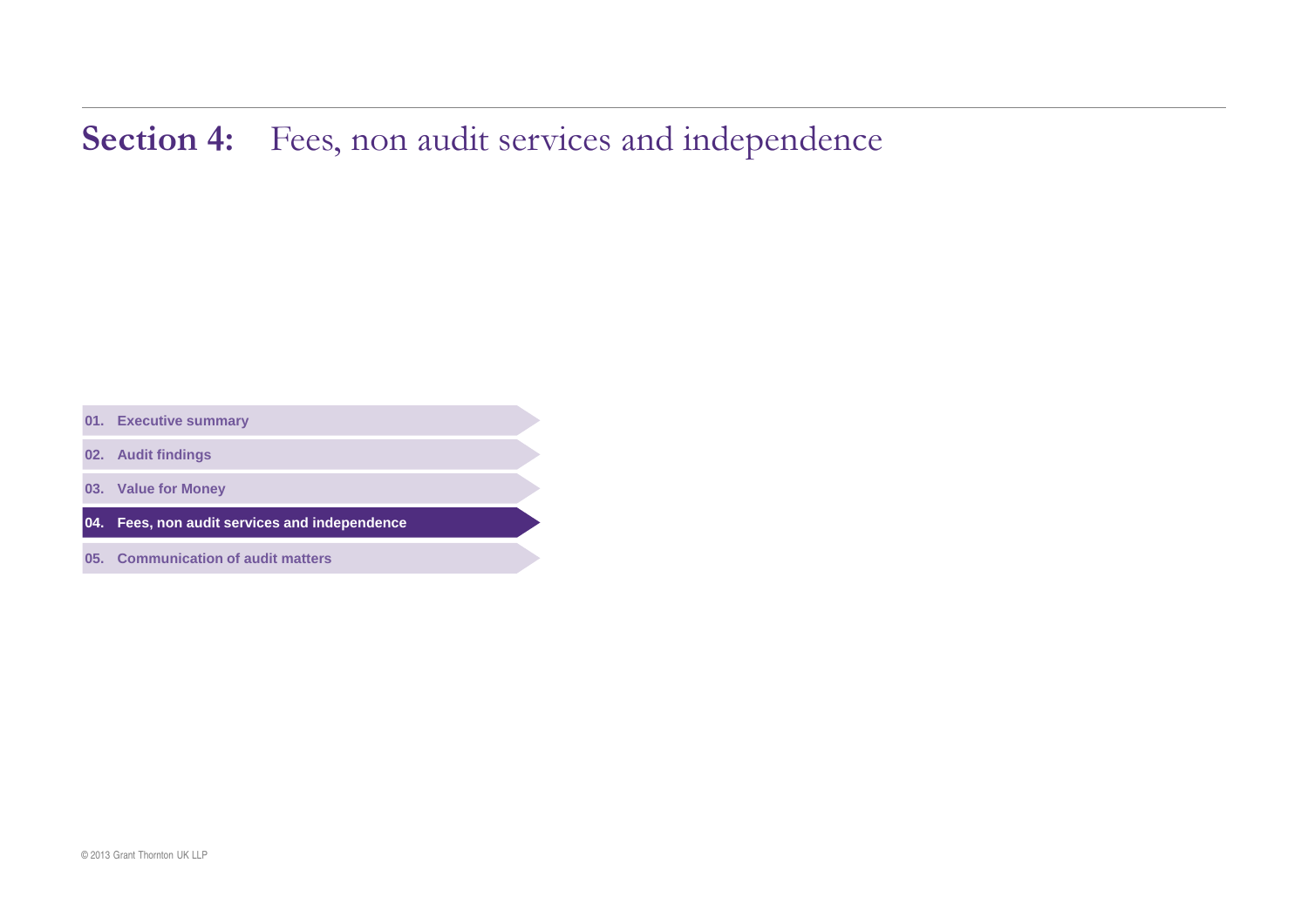# Fees, non audit services and independence

We confirm below our final fees charged for the audit and the provision of non-audit services during 2012/13.

#### Fees

|                     | Per Audit plan Actual fees |         |
|---------------------|----------------------------|---------|
|                     |                            |         |
| Council audit       | 203,133                    | 203,133 |
| Grant certification | 45,900                     | 45.900  |
| Total audit fees    | 249,033                    | 249,033 |

#### Fees for other services

| <b>Service</b>                     | <b>Fees</b> £ |
|------------------------------------|---------------|
| Regional Growth Fund Due Diligence | 19,430        |

#### Independence and ethics

We confirm that there are no significant facts or matters that impact on our independence as auditors that we are required or wish to draw to your attention. We have complied with the Auditing Practices Board's Ethical Standards and therefore we confirm that we are independent and are able to express an objective opinion on the financial statements.

We confirm that we have implemented policies and procedures to meet the requirements of the Auditing Practices Board's Ethical Standards.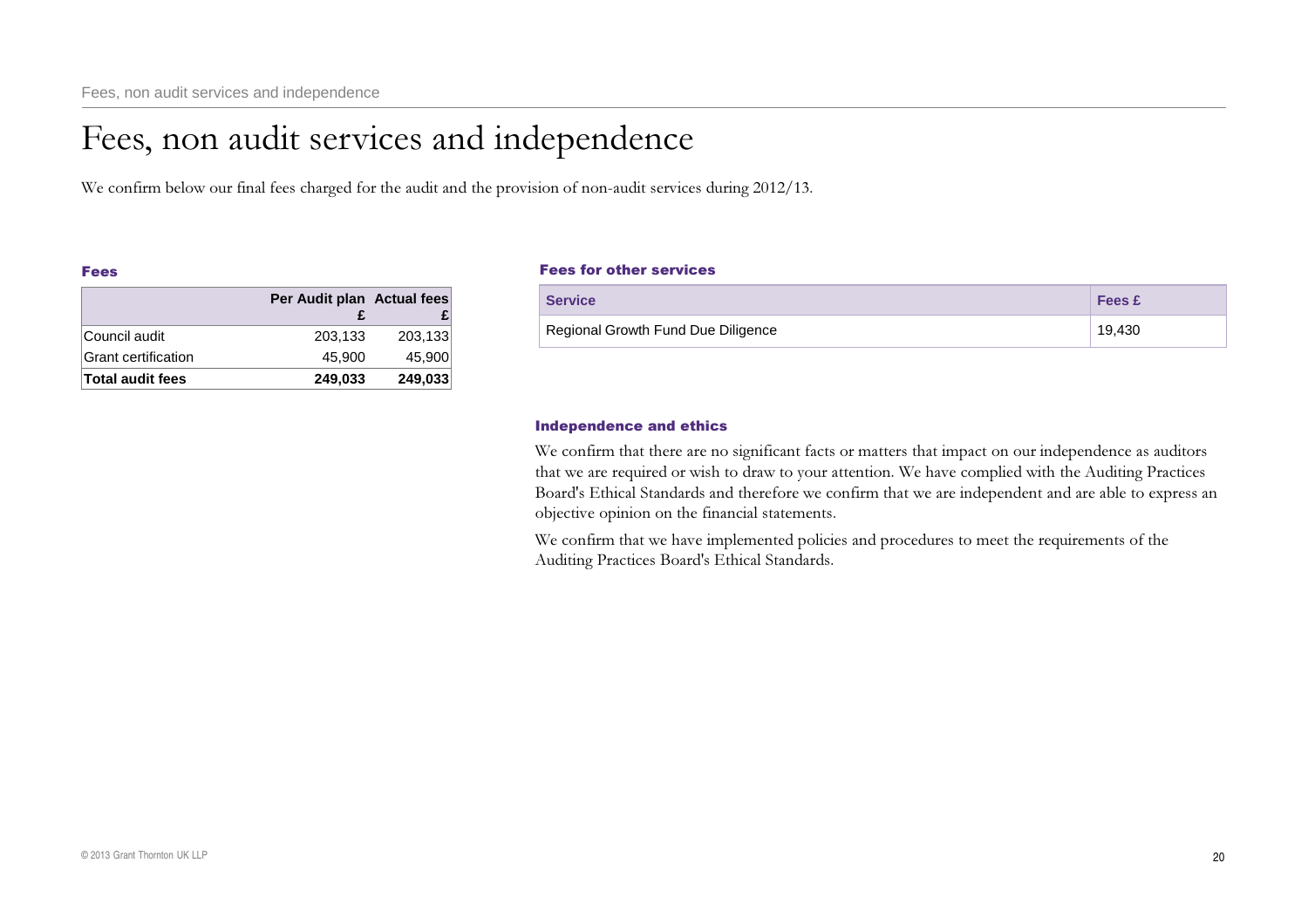# Section 5: Communication of audit matters

**. Executive summary** 

**. Audit findings** 

**. Value for Money** 

**. Fees, non audit services and independence** 

**. Communication of audit matters**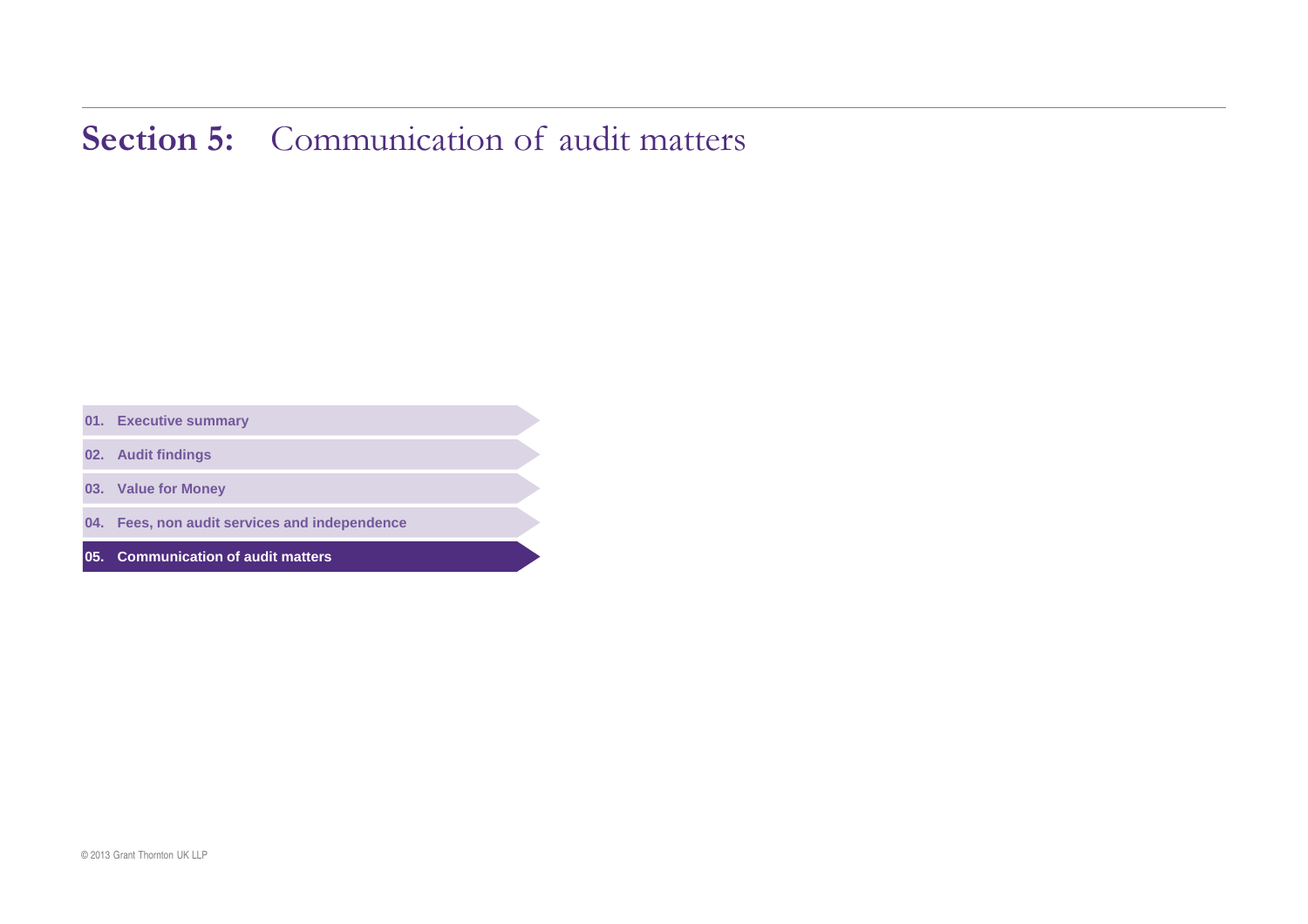# Communication of audit matters to those charged with governance

| International Standard on Auditing (ISA) 260, as well as other ISAs, prescribe matters<br>which we are required to communicate with those charged with governance, and which                                                                                             | <b>Our communication plan</b>                                                                                                                                                      | <b>Audit</b><br>Plan | <b>Audit</b><br><b>Findings</b> |
|--------------------------------------------------------------------------------------------------------------------------------------------------------------------------------------------------------------------------------------------------------------------------|------------------------------------------------------------------------------------------------------------------------------------------------------------------------------------|----------------------|---------------------------------|
| we set out in the table opposite.<br>The Audit Plan outlined our audit strategy and plan to deliver the audit, while this Audit<br>Findings report presents the key issues and other matters arising from the audit, together                                            | Respective responsibilities of auditor and management/those<br>charged with governance                                                                                             | ✓                    |                                 |
| with an explanation as to how these have been resolved.                                                                                                                                                                                                                  | Overview of the planned scope and timing of the audit. Form, timing<br>and expected general content of communications                                                              | ✓                    |                                 |
| <b>Respective responsibilities</b>                                                                                                                                                                                                                                       | Views about the qualitative aspects of the entity's accounting and                                                                                                                 |                      |                                 |
| The Audit Findings Report has been prepared in the context of the Statement of                                                                                                                                                                                           | financial reporting practices, significant matters and issues arising<br>during the audit and written representations that have been sought                                        |                      |                                 |
| Responsibilities of Auditors and Audited Bodies issued by the Audit Commission<br>www.audit-commission.gov.uk).                                                                                                                                                          | Confirmation of independence and objectivity                                                                                                                                       | ✓                    | ✓                               |
| We have been appointed as the Council's independent external auditors by the Audit<br>Commission, the body responsible for appointing external auditors to local public bodies<br>in England. As external auditors, we have a broad remit covering finance and           | A statement that we have complied with relevant ethical<br>requirements regarding independence, relationships and other<br>matters which might be thought to bear on independence. | ✓                    | ✓                               |
| governance matters.                                                                                                                                                                                                                                                      | Details of non-audit work performed by Grant Thornton UK LLP and<br>network firms, together with fees charged                                                                      |                      |                                 |
| Our annual work programme is set in accordance with the Code of Audit Practice ('the<br>Code') issued by the Audit Commission and includes nationally prescribed and locally<br>determined work. Our work considers the Council's key risks when reaching our            | Details of safeguards applied to threats to independence                                                                                                                           |                      |                                 |
| conclusions under the Code.                                                                                                                                                                                                                                              | Material weaknesses in internal control identified during the audit                                                                                                                |                      | ✓                               |
| It is the responsibility of the Council to ensure that proper arrangements are in place for<br>the conduct of its business, and that public money is safeguarded and properly<br>accounted for. We have considered how the Council is fulfilling these responsibilities. | Identification or suspicion of fraud involving management and/or<br>others which results in material misstatement of the financial<br>statements                                   |                      | ✓                               |
|                                                                                                                                                                                                                                                                          | Compliance with laws and regulations                                                                                                                                               |                      | ✓                               |
|                                                                                                                                                                                                                                                                          | Expected auditor's report                                                                                                                                                          |                      | $\checkmark$                    |
|                                                                                                                                                                                                                                                                          | Uncorrected misstatements                                                                                                                                                          |                      | ✓                               |
|                                                                                                                                                                                                                                                                          | Significant matters arising in connection with related parties                                                                                                                     |                      | ✓                               |
|                                                                                                                                                                                                                                                                          | Significant matters in relation to going concern                                                                                                                                   |                      | ✓                               |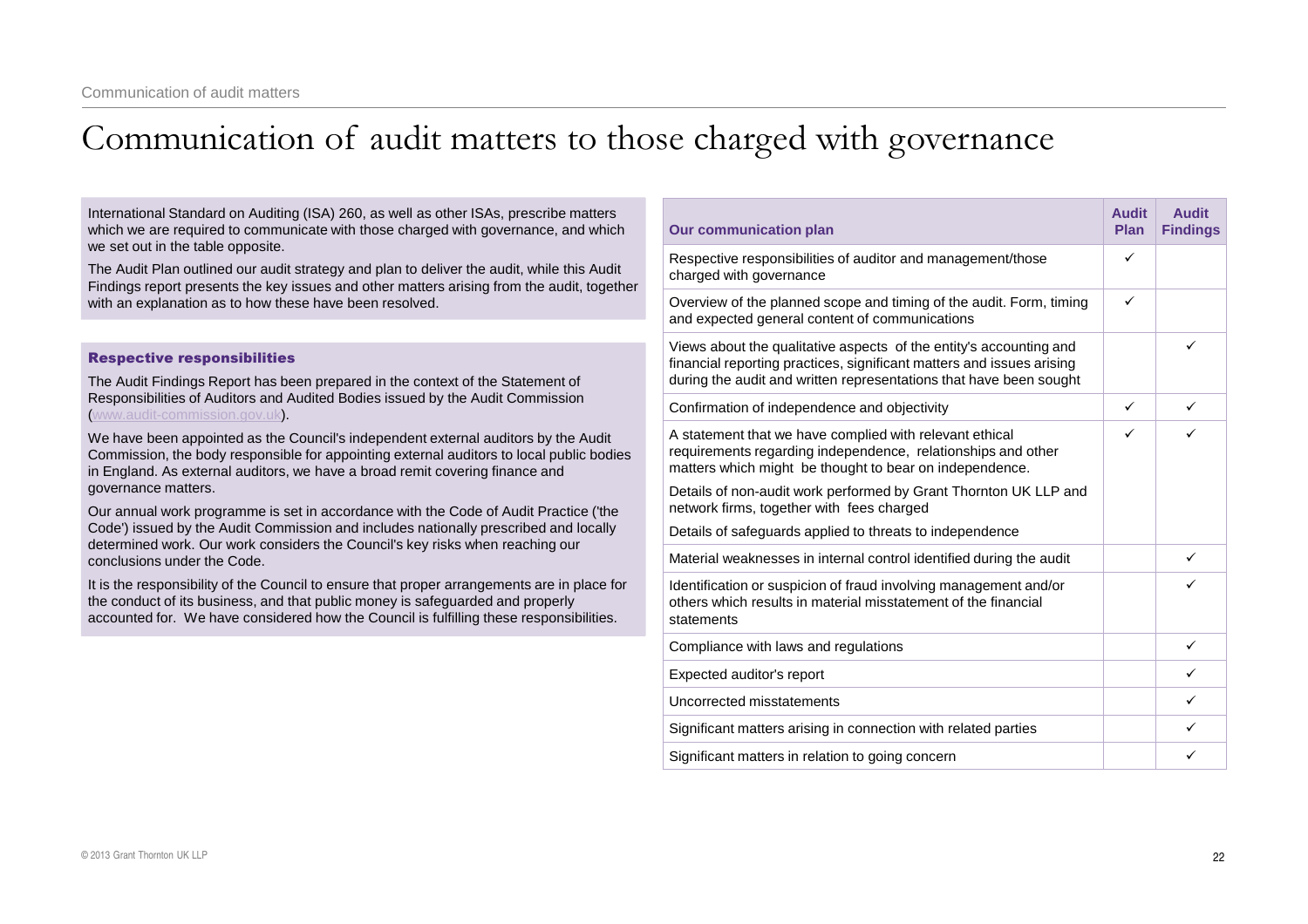Appendices

# Appendices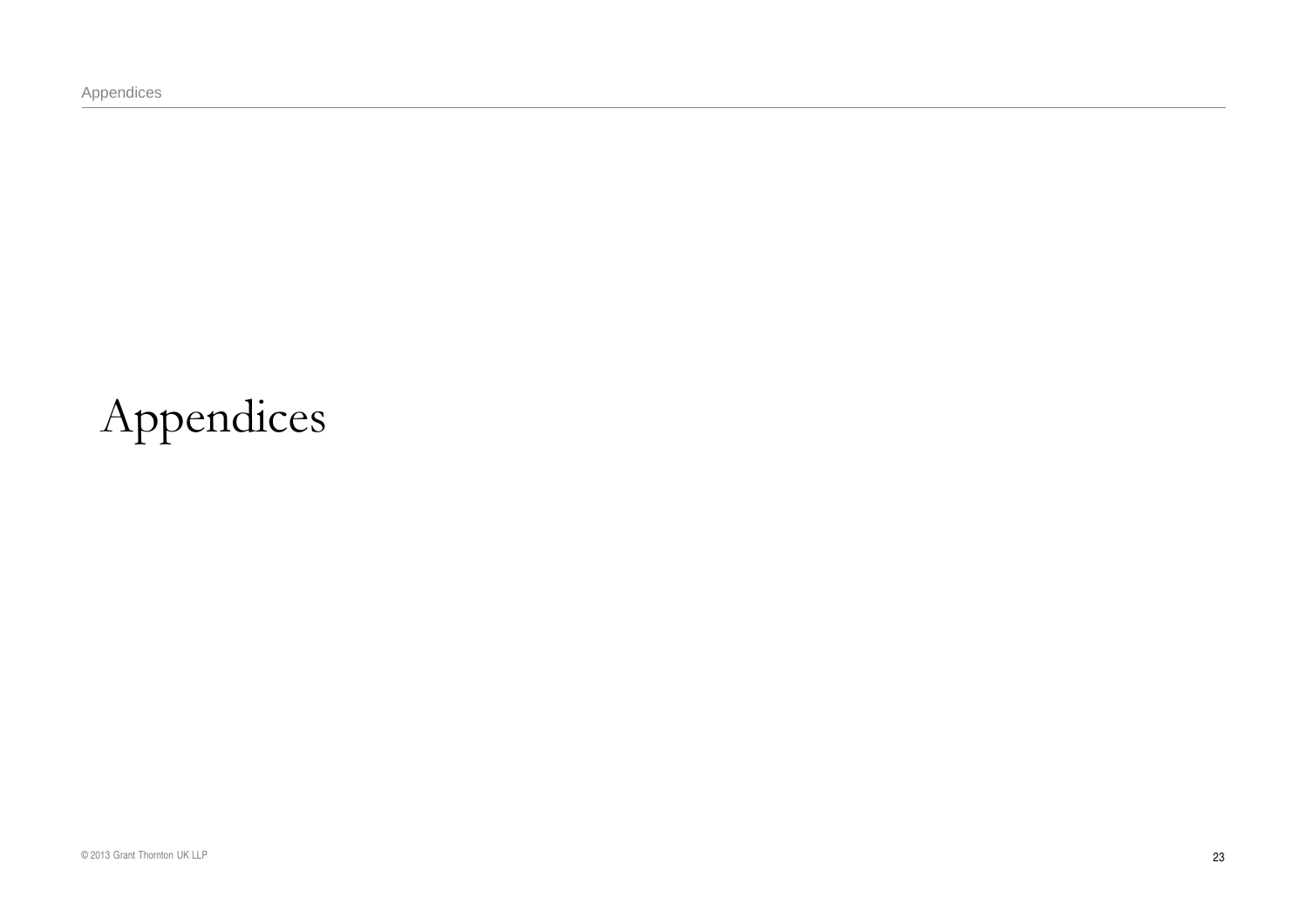# Appendix A: Action plan - Accounts

### **Priority**

| <b>Rec</b><br>No. | <b>Recommendation</b>                                                                                                                                                                                                                                              | <b>Priority</b> | <b>Management response</b>                                                                                                                                                                                                                                                                                                                                            | Implementation date &<br>responsibility                            |
|-------------------|--------------------------------------------------------------------------------------------------------------------------------------------------------------------------------------------------------------------------------------------------------------------|-----------------|-----------------------------------------------------------------------------------------------------------------------------------------------------------------------------------------------------------------------------------------------------------------------------------------------------------------------------------------------------------------------|--------------------------------------------------------------------|
|                   | The Council needs to introduce a robust<br>reconciliation process for reconciling<br>housing and council tax benefits in the HB<br>claim to the financial ledger.                                                                                                  | Low             | The Council will seek to develop control reports from its<br>benefit payments system that enable it to reconcile<br>between assessed benefits and cash payments made.                                                                                                                                                                                                 | October 2013<br>Technical Finance/<br><b>Revenues and Benefits</b> |
| $\overline{2}$    | The methodology for calculating the HRA<br>rent arrears bad debt provision for current<br>tenants, is based on the size of the<br>outstanding debt. The Council should<br>review its approach and consider using an<br>aged debt analysis to inform the provision. | Low             | In light of the changes to Housing Benefit payments<br>introduced by the Welfare Reform Act, both the levels of<br>rent arrears and the mechanism for assessing the scale<br>of potential bad debts are scheduled to be reviewed in<br>2013-14. In determining the need for any debt provision<br>the age of the outstanding debt will be specifically<br>considered. | March 2014<br><b>HRA Client Monitoring Team</b>                    |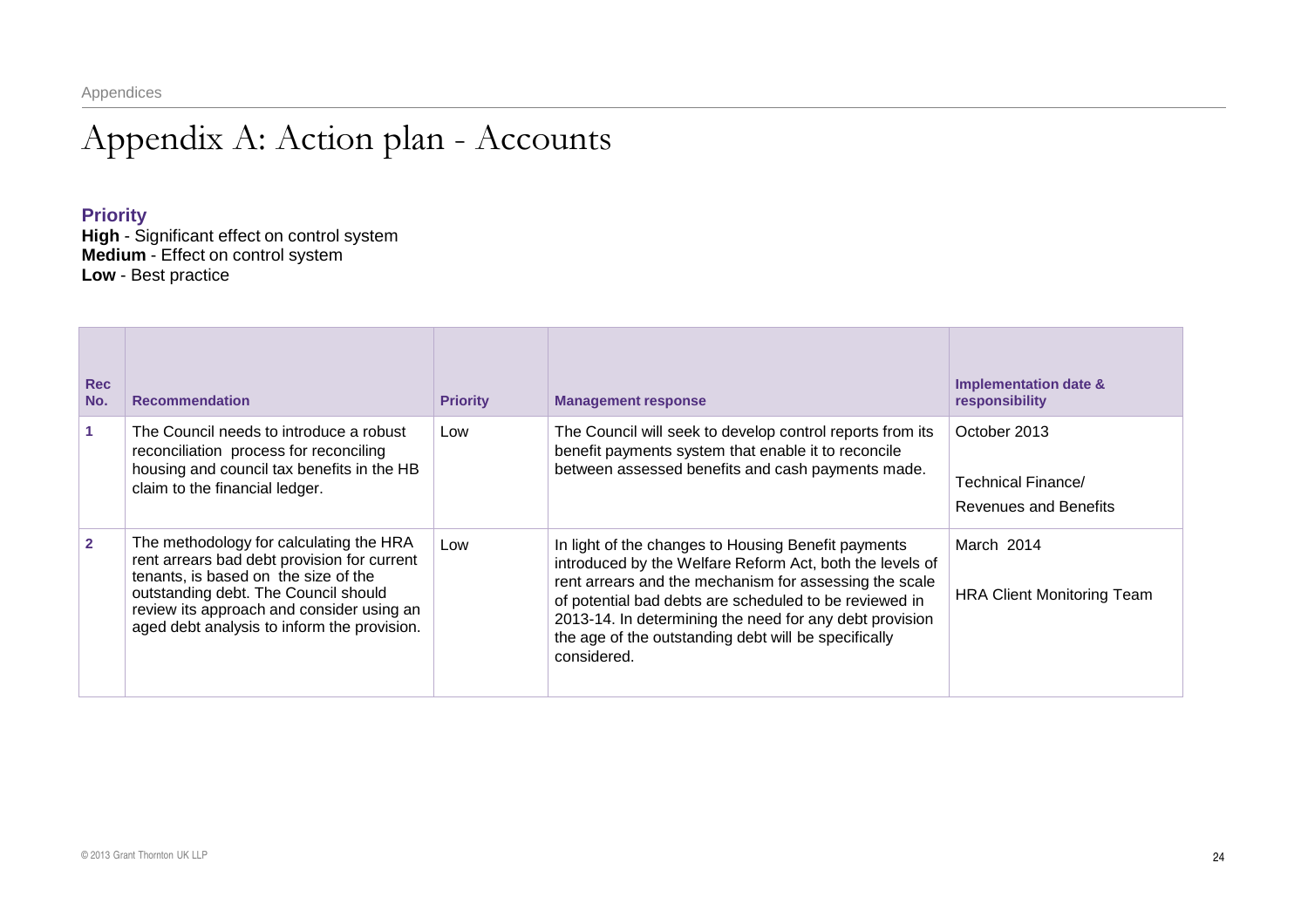# Appendix A: Action plan - Accounts

### **Priority**

| <b>Rec</b><br>No. | <b>Recommendation</b>                                                                                                                                                                         | <b>Priority</b> | <b>Management response</b>                                                                                                                                                                                                                                                                                  | <b>Implementation date &amp;</b><br>responsibility |
|-------------------|-----------------------------------------------------------------------------------------------------------------------------------------------------------------------------------------------|-----------------|-------------------------------------------------------------------------------------------------------------------------------------------------------------------------------------------------------------------------------------------------------------------------------------------------------------|----------------------------------------------------|
| 3                 | To aid the user of accounts, figures<br>included within the Explanatory Foreword<br>should be clearly visible within the main<br>financial statements without the need for<br>reconciliation. | Low             | The Explanatory Foreword is intended to be both a<br>readily understandable report on the Council's financial<br>activities and a summary of the accounts. Given how<br>information has to be presented in the Accounts<br>achieving the former sometimes requires a broader<br>approach to the latter.     | March 2014<br><b>Technical Finance</b>             |
|                   |                                                                                                                                                                                               |                 | The Foreword incorporates information from outside the<br>Accounts such as the budget report, outturn report,<br>performance indicators, capital delivery. These help<br>provide context to the financial details in the Accounts<br>but will never be visible in the Accounts.                             |                                                    |
|                   |                                                                                                                                                                                               |                 | This said, clarity could be improved in some areas and a<br>review of the Foreword's content will be undertaken to<br>ensure that an appropriate balance is struck.                                                                                                                                         |                                                    |
| 4                 | Consideration be given from 2013/14, to<br>disclosing the relevant member name in<br>the Related Party note in addition to the<br>existing organisation name and value of<br>transaction.     | Low             | There is no requirement to include the names of officers<br>or Members who have interests in parties with whom the<br>Council does business. The Council does not typically<br>name individuals in such documents as similar<br>information is already reflected in the published register<br>of interests. | March 2014<br><b>Technical Finance</b>             |
|                   |                                                                                                                                                                                               |                 | In the interests of transparency consideration will be<br>given as to whether including these additional details<br>would be of value to the Borough's residents.                                                                                                                                           |                                                    |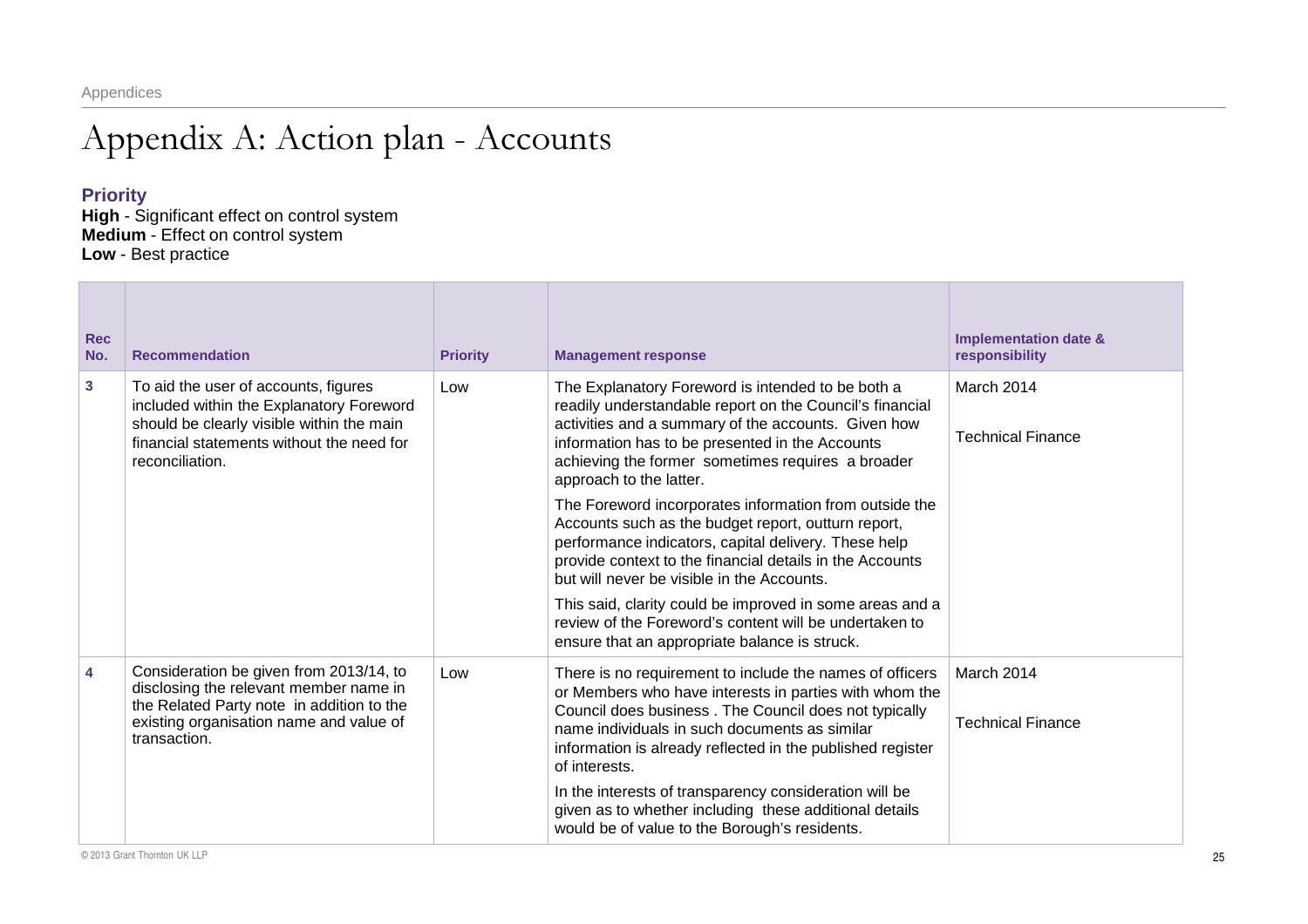# Appendix A: Action plan - Accounts

### **Priority**

| <b>Rec</b><br>No. | <b>Recommendation</b>                                                                                                                                                                                                                                            | <b>Priority</b> | <b>Management response</b>                                                                                                                                                                                                                                                                                     | <b>Implementation date &amp;</b><br>responsibility |
|-------------------|------------------------------------------------------------------------------------------------------------------------------------------------------------------------------------------------------------------------------------------------------------------|-----------------|----------------------------------------------------------------------------------------------------------------------------------------------------------------------------------------------------------------------------------------------------------------------------------------------------------------|----------------------------------------------------|
| 5                 | Our testing of creditors identified one<br>instance of a Care Home being paid for<br>several months after the individual had left.<br>The Council should consider the adequacy<br>of its current review arrangements to<br>ensure payments are stopped promptly. | Low             | Where services cease there is a clear requirement for<br>the care provider to inform the Council at the first<br>opportunity. Where this does not happen then payment<br>may continue to be made for a short period before being<br>recovered in full, as was the case in this instance                        | December 2013<br><b>Client Finance</b>             |
|                   |                                                                                                                                                                                                                                                                  |                 | Prompt recording of any changes in circumstance will<br>ensure that payments are ceased where appropriate,<br>regardless of the actions or inactions of the care<br>provider. A review of current arrangements will be<br>undertaken to ensure that existing processes are<br>sufficient and being adhered to. |                                                    |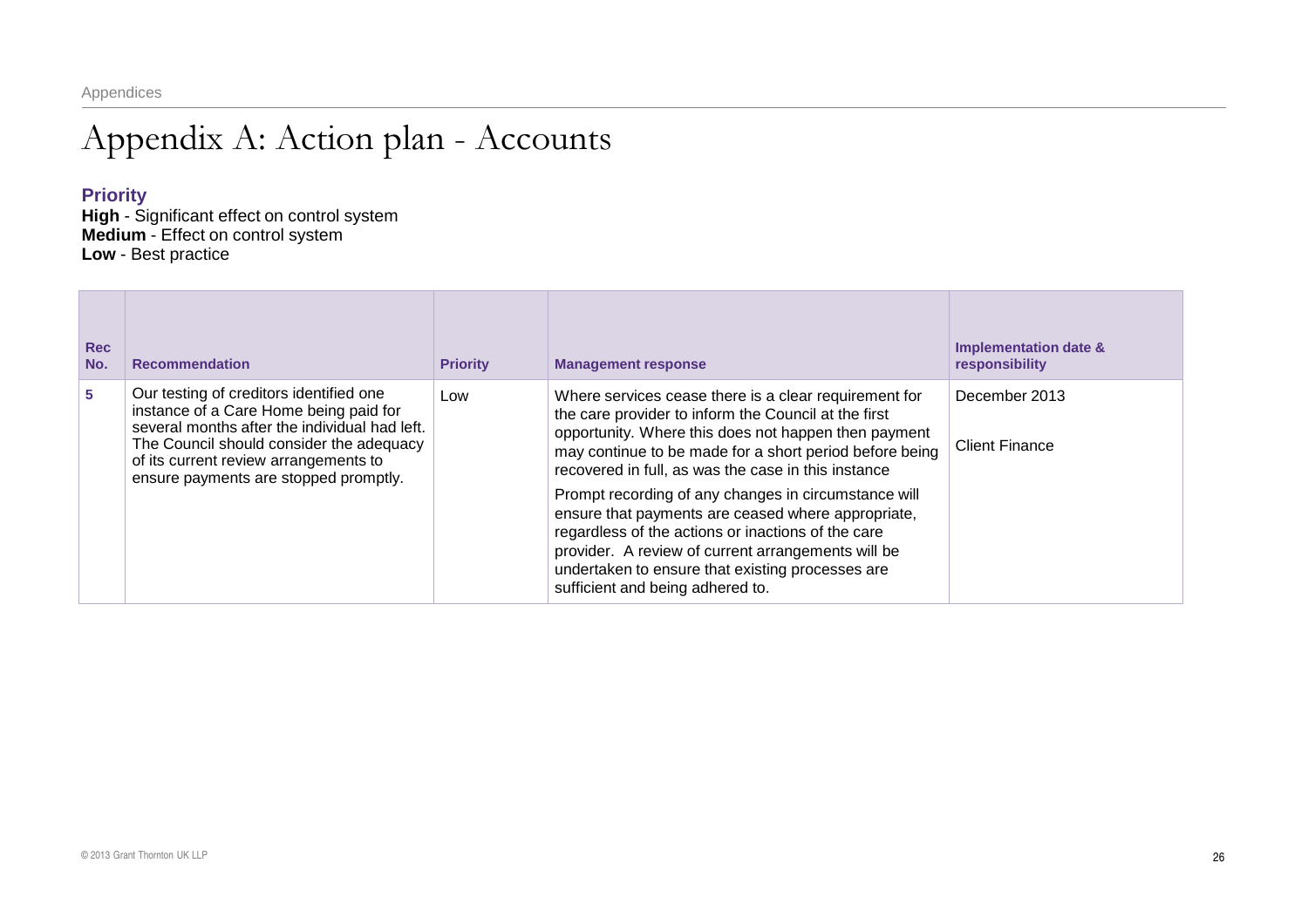Appendices

# Appendix A: Action plan – Information Technology

### **Priority**

| <b>Rec</b><br>No. | <b>Recommendation</b>                                                                                                                                                                                                                                                                                                                                                                                                                                                                                               | <b>Priority</b> | <b>Management response</b>                                                                                                                                                                                                                                                                                                                                                                                                                                                                                                                                                 | <b>Implementation date &amp;</b><br>responsibility      |
|-------------------|---------------------------------------------------------------------------------------------------------------------------------------------------------------------------------------------------------------------------------------------------------------------------------------------------------------------------------------------------------------------------------------------------------------------------------------------------------------------------------------------------------------------|-----------------|----------------------------------------------------------------------------------------------------------------------------------------------------------------------------------------------------------------------------------------------------------------------------------------------------------------------------------------------------------------------------------------------------------------------------------------------------------------------------------------------------------------------------------------------------------------------------|---------------------------------------------------------|
| 6                 | Responsibility of administering security<br>within Capita Academy and Oracle<br>Financials should be performed by system<br>administrators. Password complexity<br>should also be enforced within these<br>systems.                                                                                                                                                                                                                                                                                                 | Low             | Responsibility for all aspects of ICT system administration,<br>including who undertakes roles such as granting system<br>access, is being reviewed as part of the design process for<br>the shared services Separate Legal Entity (SLE). Revised<br>protocols will be considered and implemented where<br>necessary as part of this process.<br>Options being considered already include the purchase of a                                                                                                                                                                | April 2014<br><b>Shared Services Programme</b><br>Board |
|                   |                                                                                                                                                                                                                                                                                                                                                                                                                                                                                                                     |                 | tool which monitors access and activities within the system.<br>This is seen as an enhanced control to the system access<br>process and the manual controls already in place to monitor<br>access and system security.                                                                                                                                                                                                                                                                                                                                                     |                                                         |
| 7                 | Batch processing arrangements for Oracle<br>Financials and Capita Academy need to be<br>further developed by:<br>establishing policies and procedures<br>covering batch administration,<br>monitoring and error handling;<br>ensuring system administrators are<br>responsible for administration;<br>establishing a formalised change<br>control process for modifying batch jobs<br>and schedules;<br>Introducing a formalised batch<br>processing monitoring process;<br>enabling the account lock out facility. | Low             | As reflected in the previous recommendation the<br>administrative processes governing the operation of all the<br>Councils systems are being reviewed in advance of the<br>implementation of the SLE.<br>The outcomes of this redesign process will, amongst other<br>things, ensure that the administrative processes for batch<br>processes are robust and undertaken by the most<br>appropriate person.<br>The level of documentation held will be reviewed to ensure<br>that it is sufficient to manage the risks associated with the<br>respective systems and roles. | April 2014<br><b>Shared Services Programme</b><br>Board |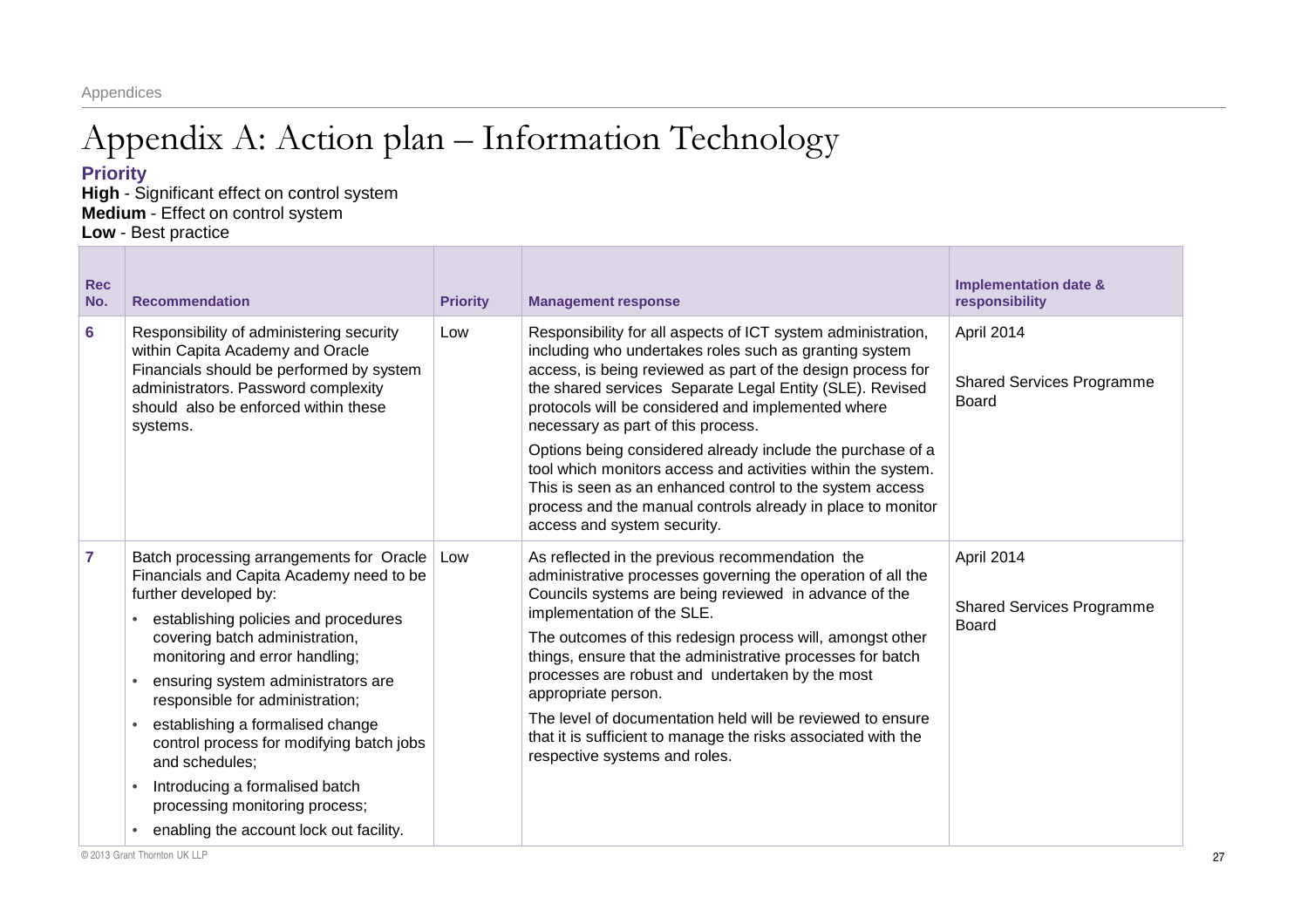Appendices

# Appendix A: Action plan – Information Technology

### **Priority**

| <b>Rec</b><br>No. | <b>Recommendation</b>                                                                                                                                         | <b>Priority</b> | <b>Management response</b>                                                                                                                                                                                                                                                                                                                    | Implementation date &<br>responsibility                 |
|-------------------|---------------------------------------------------------------------------------------------------------------------------------------------------------------|-----------------|-----------------------------------------------------------------------------------------------------------------------------------------------------------------------------------------------------------------------------------------------------------------------------------------------------------------------------------------------|---------------------------------------------------------|
| 8                 | Management should periodically perform<br>formal reviews of user accounts and group<br>membership assignments within Active<br>Directory for appropriateness. | Low             | Existing controls ensure that responsibilities are<br>removed when individuals cease employment but<br>changes are not always captured when individuals<br>change roles. ICT and HR will need to work together to<br>identify a process to ensure permissions are<br>commensurate with the duties performed and are<br>reviewed periodically. | Mar 13<br><b>ICT Shared Service/ Human</b><br>Resources |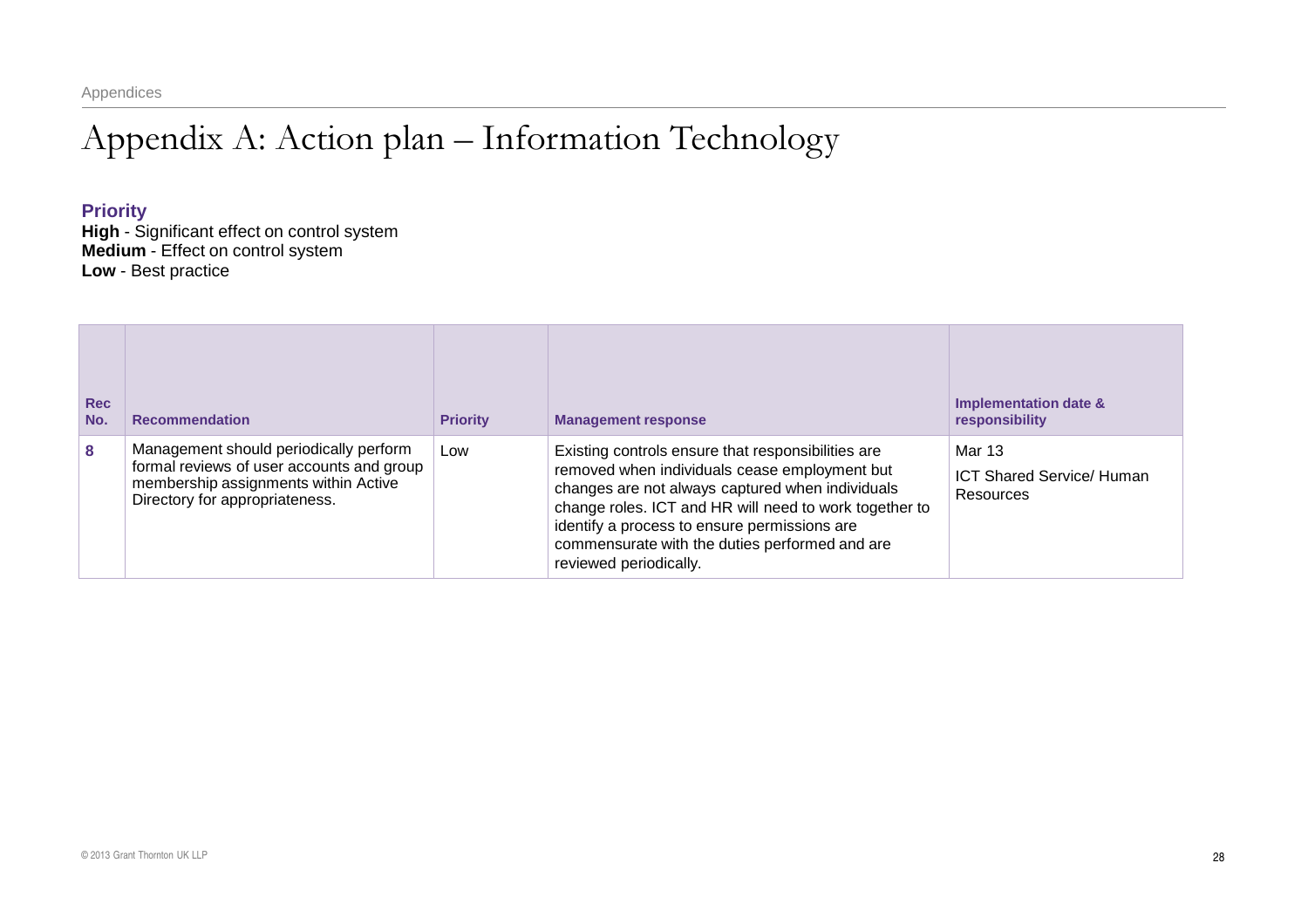# Appendix B: Audit opinion

#### **We anticipate we will provide the Council with an unqualified audit report**

#### INDEPENDENT AUDITOR'S REPORT TO THE MEMBERS OF CHESHIRE WEST ANDCHESTER COUNCIL

#### Opinion on the Authority financial statements

We have audited the financial statements of Cheshire West and Chester Council for the year ended 31 March <sup>2013</sup> under the Audit Commission Act 1998. The financial statements comprise the Movement in Reserves Statement, the Comprehensive Income and Expenditure Statement, the Balance Sheet, the Cash Flow Statement, the Housing Revenue Account Income and Expenditure Statement, the Movement on the Housing Revenue Account Statement and Collection Fund and the related notes. The financial reporting framework that has been applied in their preparation is applicable law and the CIPFA/LASAAC Code of Practice on Local Authority Accounting in the United Kingdom 2012/13.

This repor<sup>t</sup> is made solely to the members of Cheshire West and Chester Council in accordance with Part II of the Audit Commission Act 1998 and for no other purpose, as set out in paragraph 48 of the Statement of Responsibilities of Auditors and Audited Bodies published by the Audit Commission in March 2010. To the fullest extent permitted by law, we do not accep<sup>t</sup> or assume responsibility to anyone other than the Authority and the Authority's Members as <sup>a</sup> body, for our audit work, for this report, or for the opinions we have formed.

#### Respective responsibilities of the Chief Finance Officer and Auditor

As explained more fully in the Statement of the Chief Finance Officer's Responsibilities, the Chief Financial Officer is responsible for the preparation of the Statement of Accounts, which includes the financial statements, in accordance with proper practices as set out in the CIPFA/LASAAC Code of Practice on Local Authority Accounting in the United Kingdom, and for being satisfied that they give a true and fair view. Our responsibility is to audit and express an opinion on the financial statements in accordance with applicable law and International Standards on Auditing (UK and Ireland). Those standards require us to comply with the Auditing Practices Board's Ethical Standards for Auditors.

#### Scope of the audit of the financial statements

An audit involves obtaining evidence about the amounts and disclosures in the financial statements sufficient to give reasonable assurance that the financial statements are free from material misstatement, whether caused by fraud or error. This includes an assessment of: whether the accounting policies are appropriate to the Authority's circumstances and have been consistently applied and adequately disclosed; the reasonableness of significant accounting estimates made by the Chief Financial Officer; and the overall presentation of the financial statements. In addition, we read all the financial and nonfinancial information in the explanatory foreword to identify material inconsistencies with the audited financial statements. If we become aware of any apparen<sup>t</sup> material misstatements or inconsistencies we consider the implications for our report.

#### Opinion on financial statements

In our opinion the financial statements:

give a true and fair view of the financial position of Cheshire West and Chester Council as at 31 March 2013 and of its expenditure and income for the year then ended; and

have been properly prepared in accordance with the CIPFA/LASAAC Code of Practice on Local Authority Accounting in the United Kingdom 2012/13.

#### Opinion on other matters

In our opinion, the information given in the explanatory foreword for the financial year for which the financial statements are prepared is consistent with the financial statements.

#### Matters on which we report by exception

We report to you if:

in our opinion the annual governance statement does not reflect compliance with 'Delivering Good Governance in Local Government: <sup>a</sup> Framework' published by CIPFA/SOLACE in June 2007; we issue a repor<sup>t</sup> in the public interest under section 8 of the Audit Commission Act 1998; we designate under section <sup>11</sup> of the Audit Commission Act 1998 any recommendation as one that requires the Authority to consider it at <sup>a</sup> public meeting and to decide what action to take in response; or we exercise any other special powers of the auditor under the Audit Commission Act 1998.

We have nothing to repor<sup>t</sup> in these respects.

#### Conclusion on the Authority's arrangements for securing economy, efficiency and effectiveness in the use of resources

#### Respective responsibilities of the Authority and the auditor

The Authority is responsible for putting in place proper arrangements to secure economy, efficiency and effectiveness in its use of resources, to ensure proper stewardship and governance, and to review regularly the adequacy and effectiveness of these arrangements.

We are required under Section 5 of the Audit Commission Act 1998 to satisfy ourselves that the Authority has made proper arrangements for securing economy, efficiency and effectiveness in its use of resources. The Code of Audit Practice issued by the Audit Commission requires us to repor<sup>t</sup> to you our conclusion relating to proper arrangements, having regard to relevant criteria specified by the Audit Commission.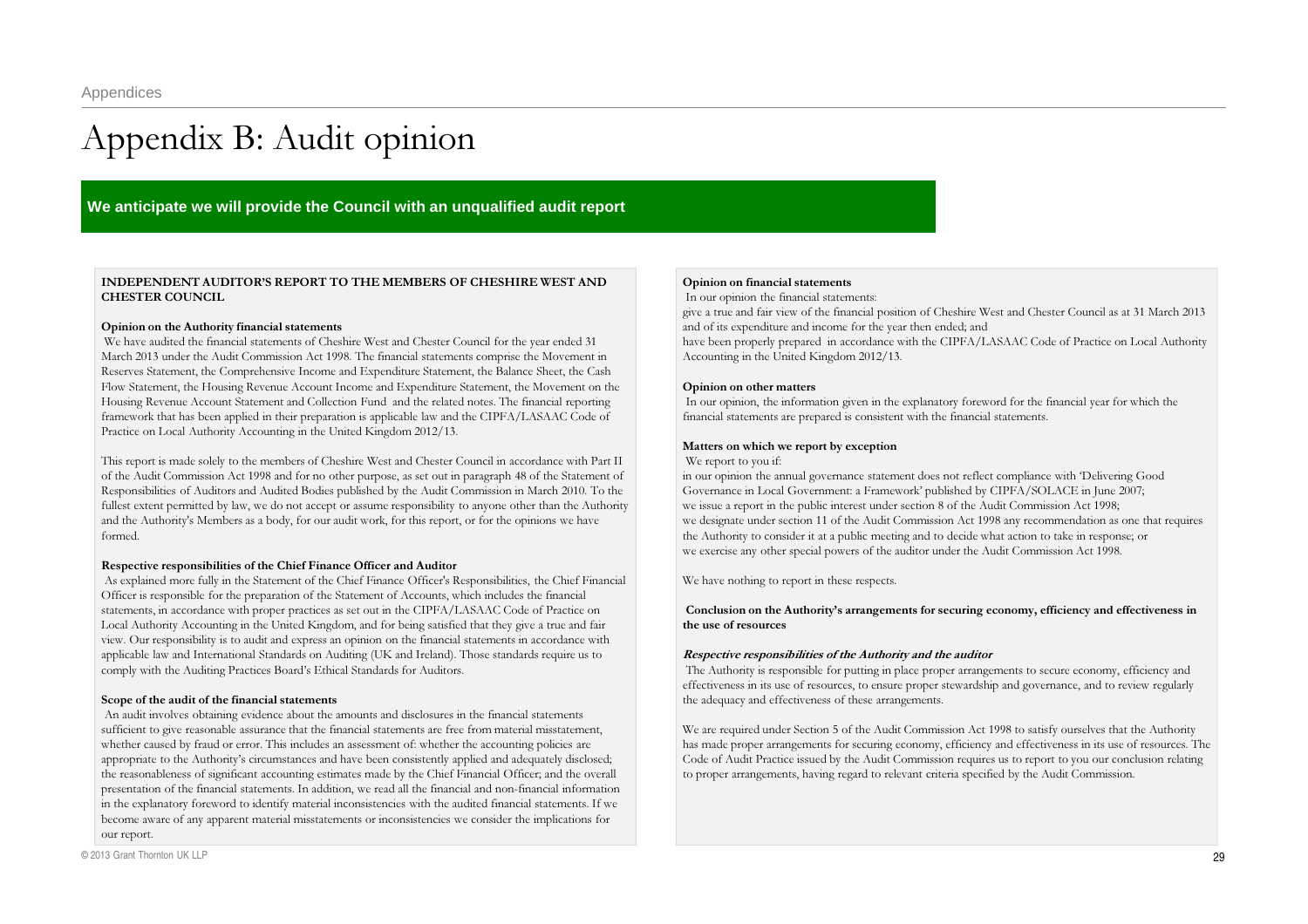We report if significant matters have come to our attention which preven<sup>t</sup> us from concluding that the Authority has pu<sup>t</sup> in place proper arrangements for securing economy, efficiency and effectiveness in its use of resources. We are not required to consider, nor have we considered, whether all aspects of the Authority's arrangements for securing economy, efficiency and effectiveness in its use of resources are operating effectively.

#### Scope of the review of arrangements for securing economy, efficiency and effectiveness in the use of resources

We have undertaken our audit in accordance with the Code of Audit Practice, having regard to the guidance on the specified criteria, published by the Audit Commission in November 2012, as to whether the Authority has proper arrangements for:

securing financial resilience; and

challenging how it secures economy, efficiency and effectiveness.

The Audit Commission has determined these two criteria as those necessary for us to consider under the Code of Audit Practice in satisfying ourselves whether the Authority put in place proper arrangements for securing economy, efficiency and effectiveness in its use of resources for the year ended 31 March 2013.

We planned our work in accordance with the Code of Audit Practice. Based on our risk assessment, we undertook such work as we considered necessary to form <sup>a</sup> view on whether, in all significant respects, the Authority had pu<sup>t</sup> in place proper arrangements to secure economy, efficiency and effectiveness in its use of resources.

#### **Conclusion**

On the basis of our work, having regard to the guidance on the specified criteria published by the Audit Commission in November 2012, we are satisfied that, in all significant respects, Cheshire West and Chester Council pu<sup>t</sup> in place proper arrangements to secure economy, efficiency and effectiveness in its use of resources for the year ended 31 March 2013.

#### **Certificate**

We certify that we have completed the audit of the financial statements of Cheshire West and Chester Council in accordance with the requirements of the Audit Commission Act 1998 and the Code of Audit Practice issued by the Audit Commission.

Judith Tench Engagement Lead for and on behalf of Grant Thornton UK LLP, Appointed Auditor

Royal Liver Building Liverpool L3 1PS

August 2013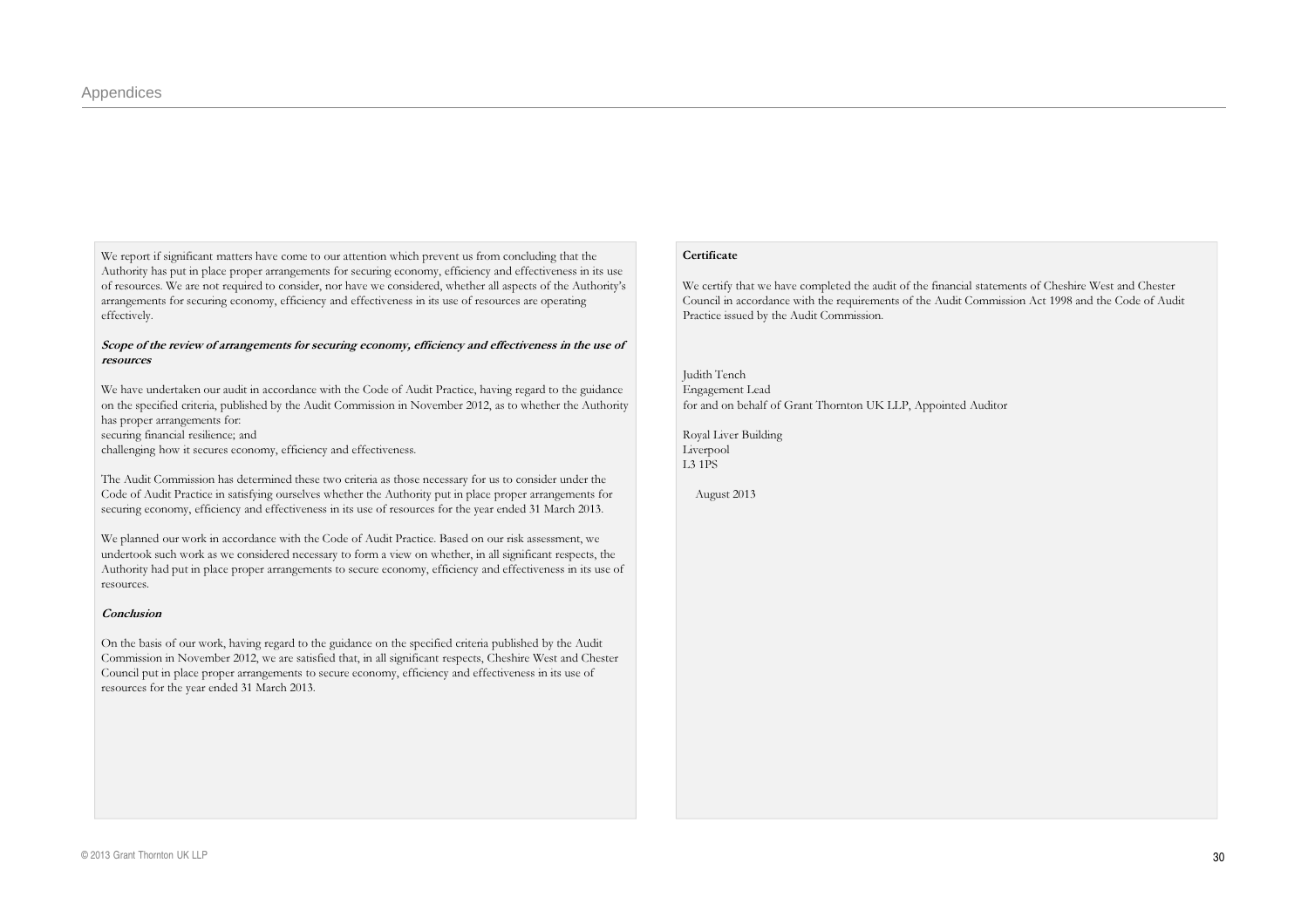# Appendix C: Letter of Representation

Grant Thornton UK LLP Royal Liver Building Liverpool L3 1PS27 August 2013

Dear Sirs

#### Cheshire West and Chester Council

#### Financial Statements for the year ended 31 March 2013

This representation letter is provided in connection with the audit of the financial statements of Cheshire West and Chester Council for the year ended 31 March 2013 for the purpose of expressing an opinion as to whether the financial statements give a true and fair view in accordance with International Financial Reporting.

We confirm that to the best of our knowledge and belief having made such inquiries as we considered necessary for the purpose of appropriately informing ourselves:

#### Financial Statements

- i. We have fulfilled our responsibilities for the preparation of the financial statements in accordance with proper practices as set out in the CIPFA/LASAAC Code of Practice on Local Authority Accounting in Great Britain ("the Code") as adapted for International Financial Reporting Standards; in particular the financial statements give a true and fair view in accordance therewith.
- ii. We have complied with the requirements of all statutory directions and these matters have been appropriately reflected and disclosed in the financial statements.
- iii. We acknowledge our responsibility for the design, implementation and maintenance of internal control to preven<sup>t</sup> and detect fraud.
- iv. Significant assumptions used by us in making accounting estimates, including those measured at fair value, are reasonable.
- v We are satisfied that the material judgements used by us in the preparation of the financial statements are soundly based, in accordance with the Code, and adequately disclosed in the financial statements. There are no further material judgements that need to be disclosed.
- vi We confirm that we are satisfied that the actuarial assumptions underlying the valuation of pension scheme liabilities for IAS19 disclosures are consistent with our knowledge. We confirm that all settlements and curtailments have been identified and properly accounted for. We also confirm that all significant retirement benefits have been identified and properly accounted for (including any arrangements that are statutory, contractual or implicit in the employer's actions, that arise in the UK or overseas, that are funded or unfunded).
- vii Related party relationships and transactions have been appropriately accounted for and disclosed in accordance with the requirements of International Financial Reporting Standards and the code.
- viii All events subsequent to the date of the financial statements and for which International Financial Reporting Standards and the code requires adjustment or disclosure have been adjusted or disclosed.
- ix We have no plans or intentions that may materially alter the carrying value or classification of assets and liabilities reflected in the financial statements.
- x We believe that the Council's financial statements should be prepared on <sup>a</sup> going concern basis on the grounds that current and future sources of funding or suppor<sup>t</sup> will be more than adequate for the Council's needs. We believe that no further disclosures relating to the Council's ability to continue as a going concern need to be made in the financial statements.

#### Information Provided

- xi We have provided you with:
	- a. access to all information of which we are aware that is relevant to the preparation of the financial statements such as records, documentation and other matters;
	- b. additional information that you have requested from us for the purpose of your audit; and
	- c. unrestricted access to persons within the Council from whom you determined it necessary to obtain audit evidence.
- xiiWe have communicated to you all deficiencies in internal control of which managemen<sup>t</sup> is aware.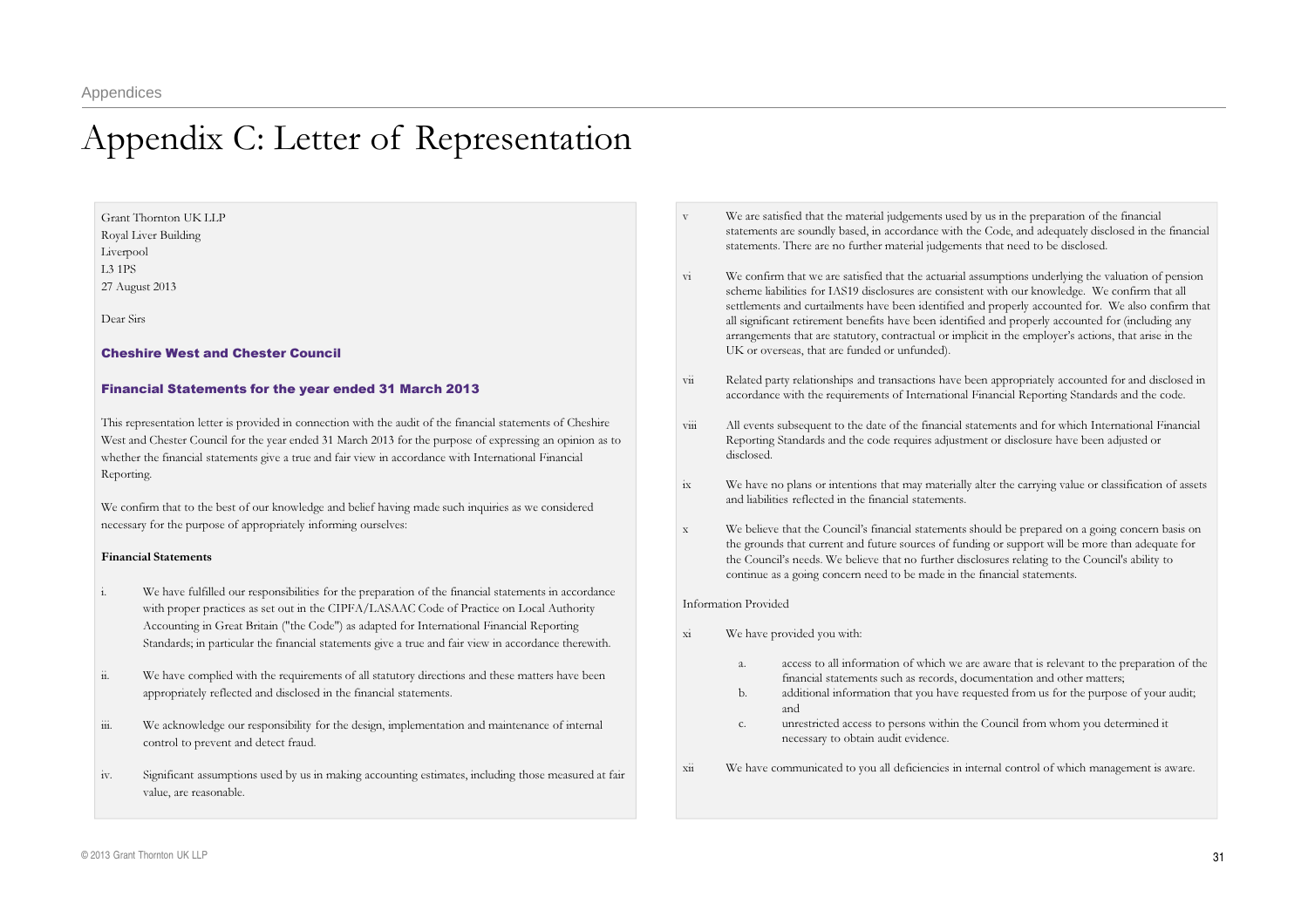# Appendix C: Letter of Representation

 $\overline{x}$ <sup>iii</sup> All transactions have been recorded in the accounting records and are reflected in the financial statements.xiv We have disclosed to you the results of our assessment of the risk that the financial statements may be materially misstated as <sup>a</sup> result of fraud. xv We have disclosed to you all information in relation to fraud or suspected fraud that we are aware of and that affects the Council and involves: a. management; b. employees who have significant roles in internal control; or c. others where the fraud could have a material effect on the financial statements. xvi We have disclosed to you all information in relation to allegations of fraud, or suspected fraud, affecting the Council's financial statements communicated by employees, former employees, regulators or others. xvii We have disclosed to you all known instances of noncompliance or suspected noncompliance with laws and regulations whose effects should be considered when preparing financial statements.xviii We have disclosed to you the entirety of the Council's related parties and all the related party relationships and transactions of which we are aware. Annual Governance Statementxix We are satisfied that the Annual Governance Statement (AGS) fairly reflects the Council's risk assurance and governance framework and we confirm that we are not aware of any significant risks that are not disclosed within the AGS

#### Approval

The approval of this letter of representation was minuted by the Council's Audit and Governance Committee at its meeting on 27 August 2013.

Signed on behalf of the Council

Name……………………………Position………………………….

Date…………………………….

Name……………………………

Position………………………….

Date…………………………….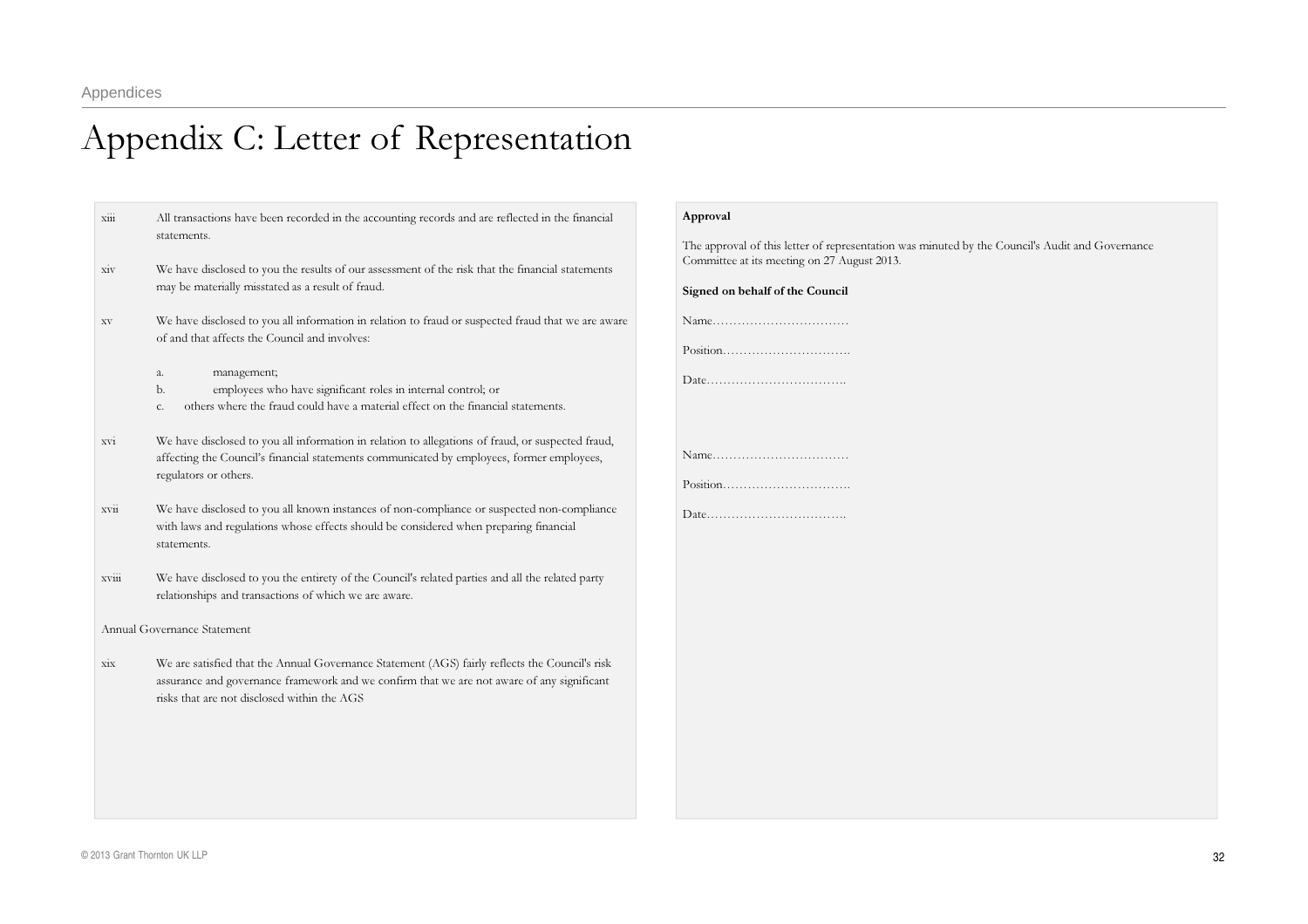# Appendix D: Overview of audit findings

In this section we present our findings in respect of matters and risks identified at the planning stage of the audit and additional matters that arose during the course of our work.

### Changes to Audit Plan

We have not had to change our Audit Plan as previously communicated to you on 19 March 2013.

| Account                                                  | Transaction<br>cycle             | <b>Material</b><br>misstatement<br>risk? | Description of risk                          | Change to<br>the audit<br>plan | Audit<br>findings                                           |
|----------------------------------------------------------|----------------------------------|------------------------------------------|----------------------------------------------|--------------------------------|-------------------------------------------------------------|
| Cost of services -<br>operating expenses                 | Operating<br>expenses            | Other                                    | Operating expenses<br>understated            | $\rm No$                       | None                                                        |
| Cost of services -<br>employee<br>remuneration           | Employee<br>remuneration         | Other                                    | Remuneration expenses not<br>correct         | $\rm No$                       | None                                                        |
| Costs of services -<br>Housing & council<br>tax benefit  | Welfare<br>expenditure           | Other                                    | Welfare benefits improperly<br>computed      | <b>No</b>                      | Yes Page 11<br>Need to<br>introduce<br>reconciliation       |
| Cost of services -<br>Housing revenue                    | <b>HRA</b>                       | Other                                    | Housing revenue<br>transactions not recorded | $\rm No$                       | Yes Page 12<br><b>Review</b><br>calculation of<br>Provision |
| Cost of services -<br>other revenues (fees<br>& charges) | Other revenues                   | None                                     |                                              | $\rm No$                       | None                                                        |
| (Gains)/ Loss on<br>disposal of non<br>current assets    | Property, Plant<br>and Equipment | None                                     |                                              | $\overline{N}_{0}$             | None                                                        |
| Payments to Housing<br>Capital Receipts Pool             | Property, Plant &<br>Equipment   | None                                     |                                              | No                             | None                                                        |
| Precepts and Levies                                      | Council Tax                      | None                                     |                                              | $\rm No$                       | None                                                        |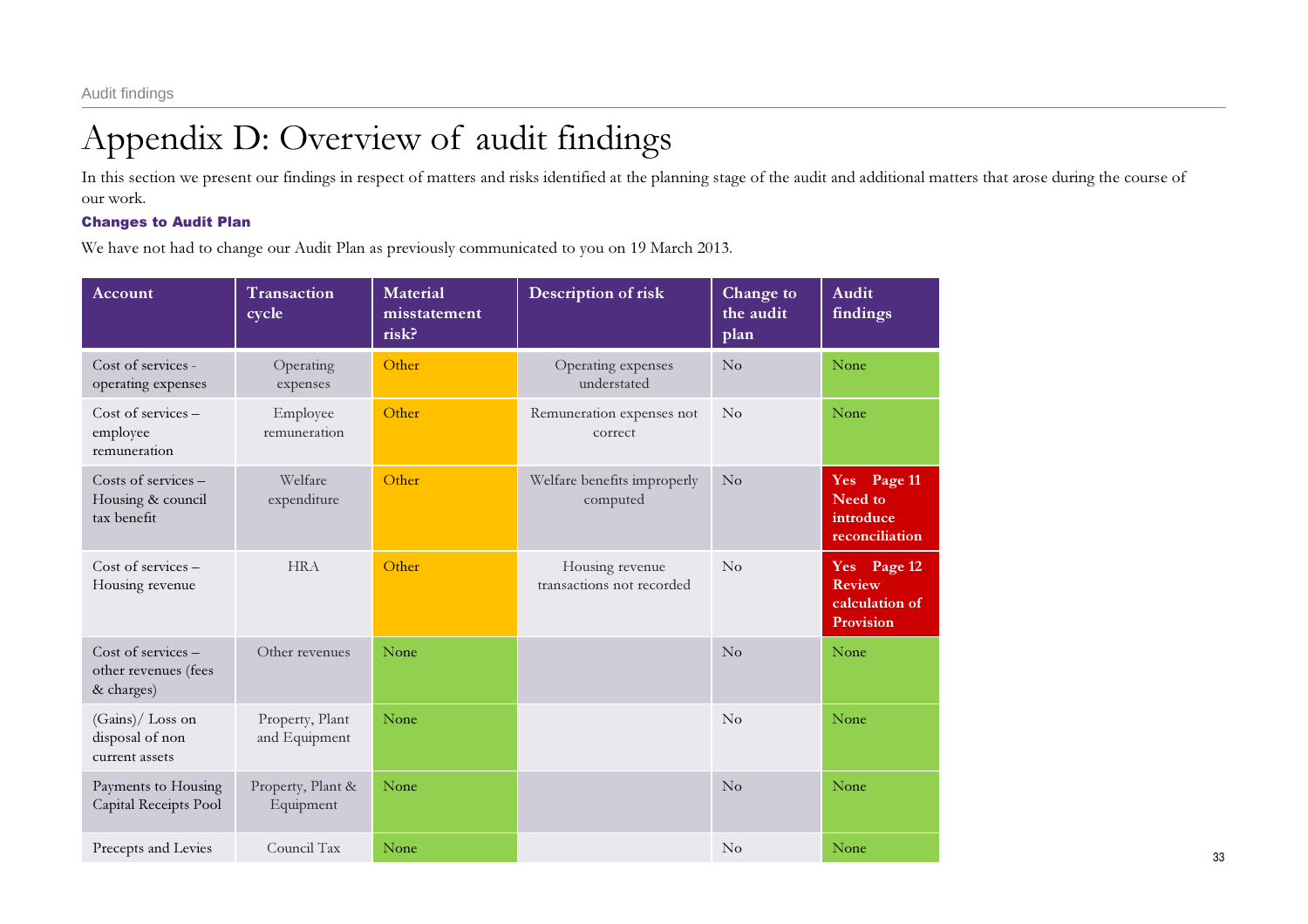| Account                                                                                   | Transaction<br>cycle           | <b>Material</b><br>misstatement<br>risk? | Description of risk | Change to<br>the audit<br>plan | <b>Audit</b><br>findings |
|-------------------------------------------------------------------------------------------|--------------------------------|------------------------------------------|---------------------|--------------------------------|--------------------------|
| Interest payable and<br>similar charges                                                   | Borrowings                     | None                                     |                     | $\overline{\text{No}}$         | None                     |
| Pension Interest cost                                                                     | Employee<br>remuneration       | None                                     |                     | $\rm No$                       | None                     |
| Interest & investment<br>income                                                           | Investments                    | None                                     |                     | $\rm No$                       | None                     |
| Return on Pension<br>assets                                                               | Employee<br>remuneration       | None                                     |                     | No                             | None                     |
| Dividend income from<br>Joint Venture                                                     | Revenue                        |                                          |                     | No                             | None                     |
| Impairment of<br>investments                                                              | Investments                    | None                                     |                     | No                             | None                     |
| Investment properties:<br>Income expenditure,<br>valuation, changes &<br>gain on disposal | Property, Plant<br>& Equipment | None                                     |                     | No                             | None                     |
| Income from council<br>tax                                                                | Council Tax                    | None                                     |                     | No                             | None                     |
| <b>NNDR</b> Distribution                                                                  | <b>NNDR</b>                    | None                                     |                     | No                             | None                     |
| PFI revenue support<br>grant and other<br>Government grants                               | Grant Income9                  | None                                     |                     | No                             | None                     |
| Capital grants &<br>Contributions<br>(including those<br>received in advance)             | Property, Plant<br>& Equipment | None                                     |                     | No                             | None                     |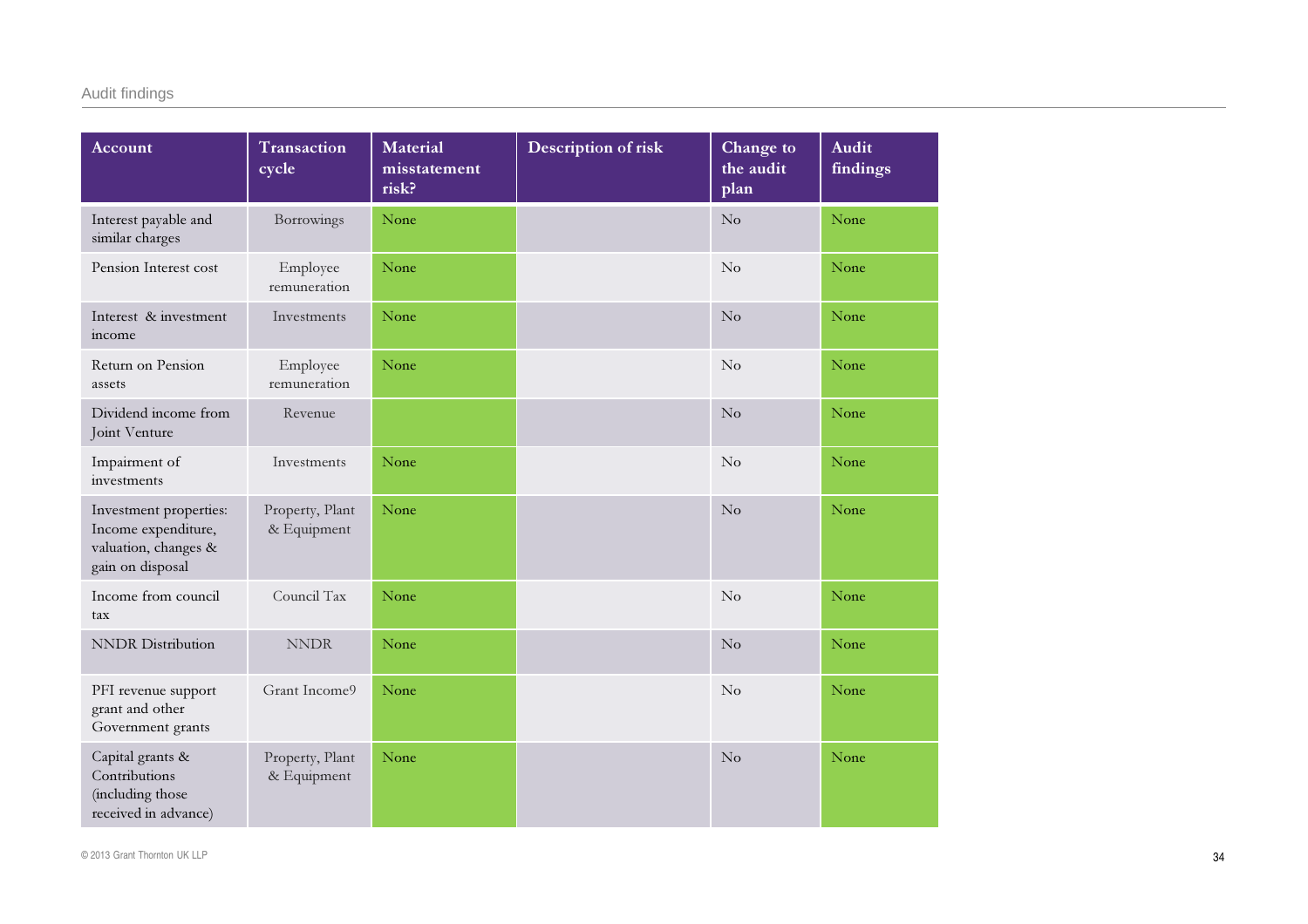| Account                                                              | Transaction<br>cycle              | <b>Material</b><br>misstatement<br>risk? | Description of risk                     | Change to<br>the audit<br>plan | <b>Audit</b><br>findings |
|----------------------------------------------------------------------|-----------------------------------|------------------------------------------|-----------------------------------------|--------------------------------|--------------------------|
| (Surplus)/ Deficit on<br>revaluation of non<br>current assets        | Property, Plant<br>& Equipment    | None                                     |                                         | No                             | None                     |
| Actuarial (gains)/<br>Losses on pension fund<br>assets & liabilities | Employee<br>remuneration          | None                                     |                                         | $\rm No$                       | None                     |
| Other comprehensive<br>(gains)/ Losses                               | Revenue/<br>Operating<br>expenses | None                                     |                                         | No                             | None                     |
| Property, Plant &<br>Equipment                                       | Property, Plant<br>& Equipment    | Other                                    | PPE activity not valid                  | $\rm No$                       | None                     |
| Property, Plant &<br>Equipment                                       | Property, Plant<br>& Equipment    | Other                                    | Revaluation measurements<br>not correct | $\rm No$                       | None                     |
| Heritage assets &<br>Investment property                             | Property, Plant<br>& Equipment    | None                                     |                                         | $\rm No$                       | None                     |
| Intangible assets                                                    | Intangible assets                 | None                                     |                                         | No                             | None                     |
| Investments (long &<br>short term)                                   | Investments                       | None                                     |                                         | $\rm No$                       | None                     |
| Debtors (long & short<br>term)                                       | Revenue                           | None                                     |                                         | No                             | None                     |
| Assets held for sale                                                 | Property, Plant<br>& Equipment    | None                                     |                                         | $\rm No$                       | None                     |
| Inventories                                                          | Inventories                       | None                                     |                                         | No                             | None                     |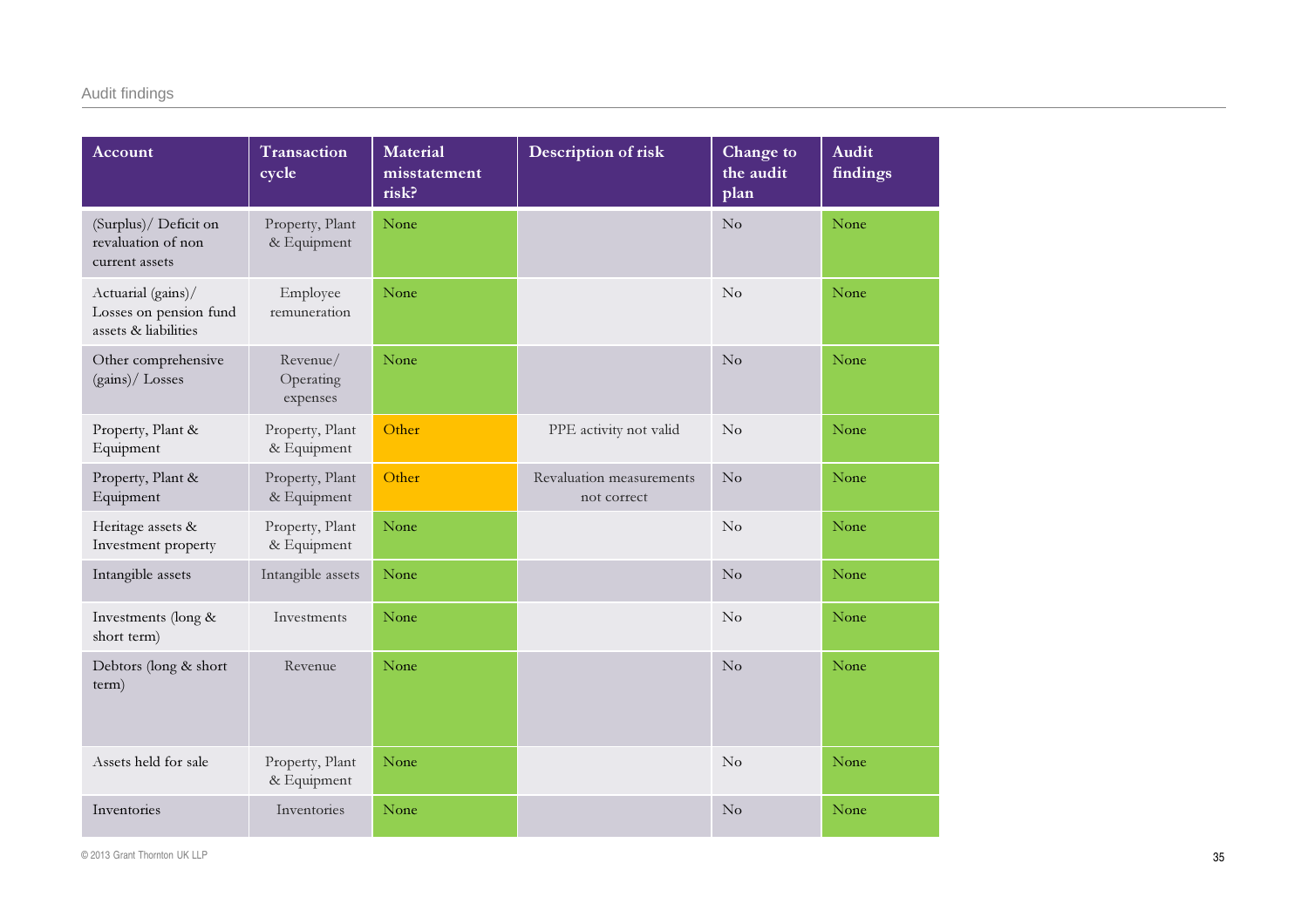### Audit findings

| Account                           | Transaction<br>cycle     | Material<br>misstatement<br>risk? | Description of risk                                               | Change to<br>the audit<br>plan | Audit<br>findings |
|-----------------------------------|--------------------------|-----------------------------------|-------------------------------------------------------------------|--------------------------------|-------------------|
| Borrowing (long &<br>short term)  | Debt                     | None                              |                                                                   | N <sub>o</sub>                 | None              |
| Creditors (long & Short)<br>term) | Operating<br>Expenses    | Other                             | Creditors understated or<br>not recorded in the correct<br>period | $\overline{N}_{0}$             | None              |
| Provisions (long &<br>short term) | Provision                | None                              |                                                                   | $\overline{N}_{0}$             | None              |
| Pension liability                 | Employee<br>remuneration | None                              |                                                                   | $\overline{N}_{0}$             | None              |
| Reserves                          | Equity                   | None                              |                                                                   | $\overline{N}_{0}$             | None              |